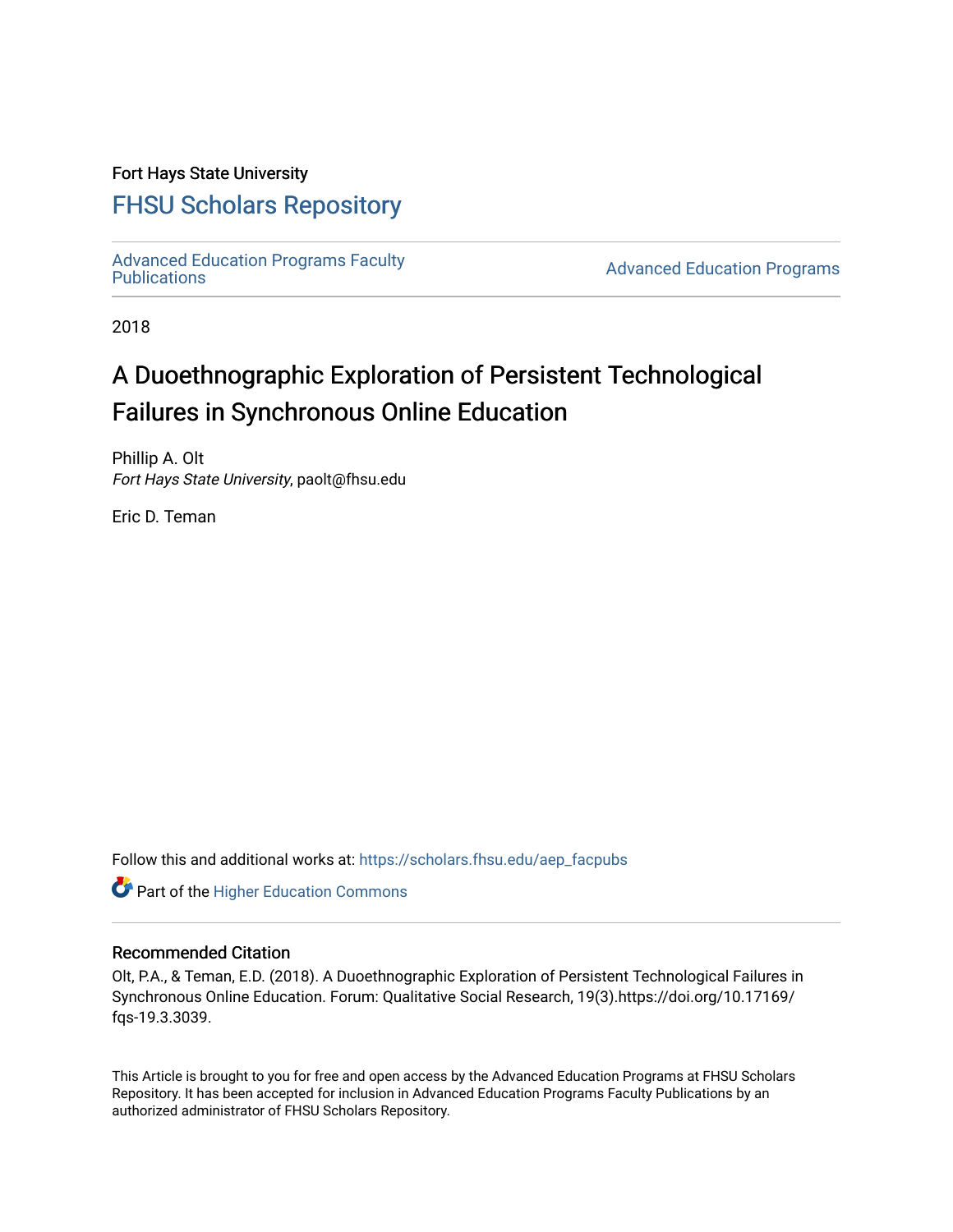

# **A Duoethnographic Exploration of Persistent Technological Failures in Synchronous Online Education**

*Phillip A. Olt & Eric D. Teman*

#### **Key words**:

duoethnography; dialogic inquiry; synchronous online education; educational technology

**Abstract**: While higher education becomes increasingly reliant upon technology to deliver instruction, technological failures profoundly affect faculty members and students. We used duoethnography to explore the student-instructor dynamic during persistent technological failures within a synchronous online course, which occurred during a semester-long, qualitative research methods course. Duoethnography allowed us to first explore our own experiences and then engage in a continuous dialogue to interrogate the same event without privileging one voice over the other. We provide a series of dialogues of our shared understandings and different perspectives, taken from discussions and reflections on the experience. We then provide deeply personal insight into how faculty members and students may be affected by technological failures in distance education.

#### **Table of Contents**

- [1.](#page-2-0) Introduction
- [3.](#page-4-0) Methodology
	- **3.1** Ethical considerations
	- [3.2](#page-6-0) Data collection procedures
	- [3.3](#page-7-2) Trustworthiness
- [4.](#page-7-1) Findings
	- [4.1](#page-7-0) Situating ourselves
	- **[4.2](#page-8-0) Planning and preconceptions**
	- [4.3](#page-9-0) Technological issues
	- [4.4](#page-14-0) Summary
- [5.](#page-15-1) Discussion
	- [5.1](#page-15-0) Contribution of this study
	- [5.2](#page-16-0) Transformed thinking
	- [5.3](#page-17-0) Implications for research
	- [5.4](#page-18-1) Implications for practice
	- [5.5](#page-18-0) Conclusion

#### **[References](#page-19-0)**

[Authors](#page-21-1)

#### **[Citation](#page-21-0)**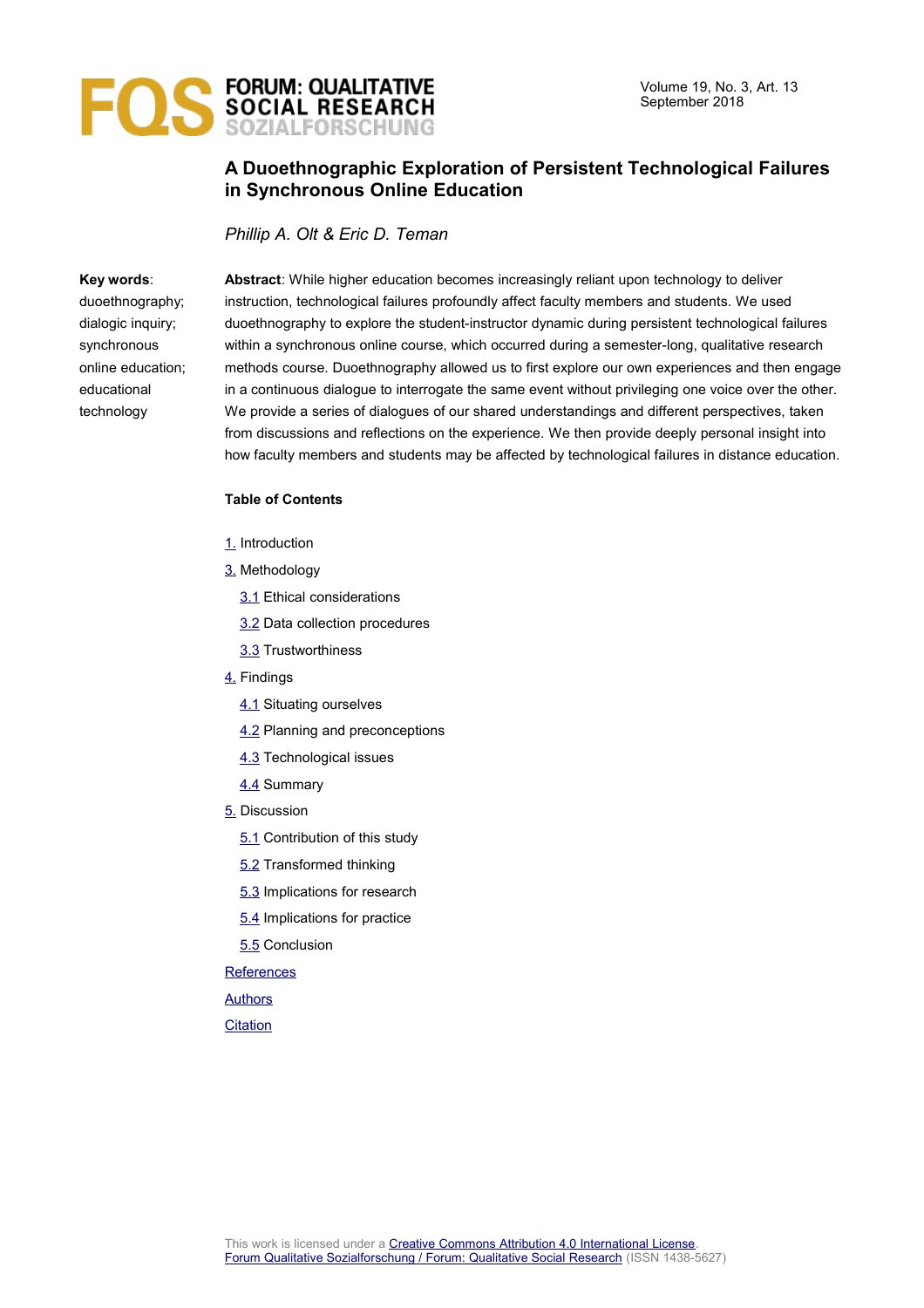# <span id="page-2-0"></span>**1. Introduction**

During a mid-class break in one of the first class meetings, Phillip, the first author went upstairs from his basement where, as a doctoral student, he was attending a lecture-based class mediated by Zoom. His four-year-old daughter asked an insightful question: "Daddy, how do you go to school in the basement? I heard some talking down there." It was an insightful question, as he was attending a class being taught live in Wyoming, USA, while sitting in his basement in another state far away. On the other end, Eric, the second author and a professor with several face-to-face students, was teaching him from that room in Wyoming, USA. As coauthors of this article, we now ask, "Were we doing it together, or were there two inherently different experiences? Would this even work?" [1]

Synchronous online education occurs when physical distance separates the faculty member from students and deliberate interactive elements engage all participants at the same scheduled times (OLT, 2018). As we were both new participants in the emerging education trend of synchronous online education, we were eager to experience this method of delivering interactive instruction. From the beginning of the course, we realized an unfortunate opportunity for empirical investigation—what was it like for the faculty member and distance students when technology fails consistently in a technology-dependent class? Technological failures in our course occurred when hardware or software at the classroom or student sites did not function properly in a way that inhibited learning. [2]

One of the great challenges in distance education is interaction: How will the faculty member and students interact, and how will the students interact with each other (HWANG & ROTH, 2004)? Whereas traditional face-to-face classes have relied on classroom discussion and asynchronous online classes have used discussion forums, synchronous online classes disperse the live discussion across a large geographic area. Synchronous online interaction is relatively new, as its usage to deliver entire synchronous courses only began to gain momentum in the mid-2010s, with such notable examples as ONLINE VIRGINIA NETWORK (2017) and the UNIVERSITY OF TEXAS DEPARTMENT OF PSYCHOLOGY (2016). The popular higher education news site, *Inside Higher Ed*, then declared in 2017 that Zoom—the technology tool used for our synchronous class—was the technology of the year (KIM, 2017). Zoom brands itself as a cloud-based video conferencing platform "that always works—no matter what" (ZOOM VIDEO COMMUNICATIONS, 2018, §2). Despite this emergence on the higher education scene, there is minimal research into synchronous online education, especially when utilized in classes that blend face-to-face and distance students. [3]

NORRIS and SAWYER (2012) articulated multiple broad purposes for duoethnographic research, and this study aligns as using "one's self as a site for inquiry into sociocultural socialization and inscription ... duoethnographers articulate their emergent thinking and changes in perception to their readers in the form of dialogic storytelling" (p.10). While synchronous online education continues to grow, it has a small pool of research (HRASTINSKI, KELLER &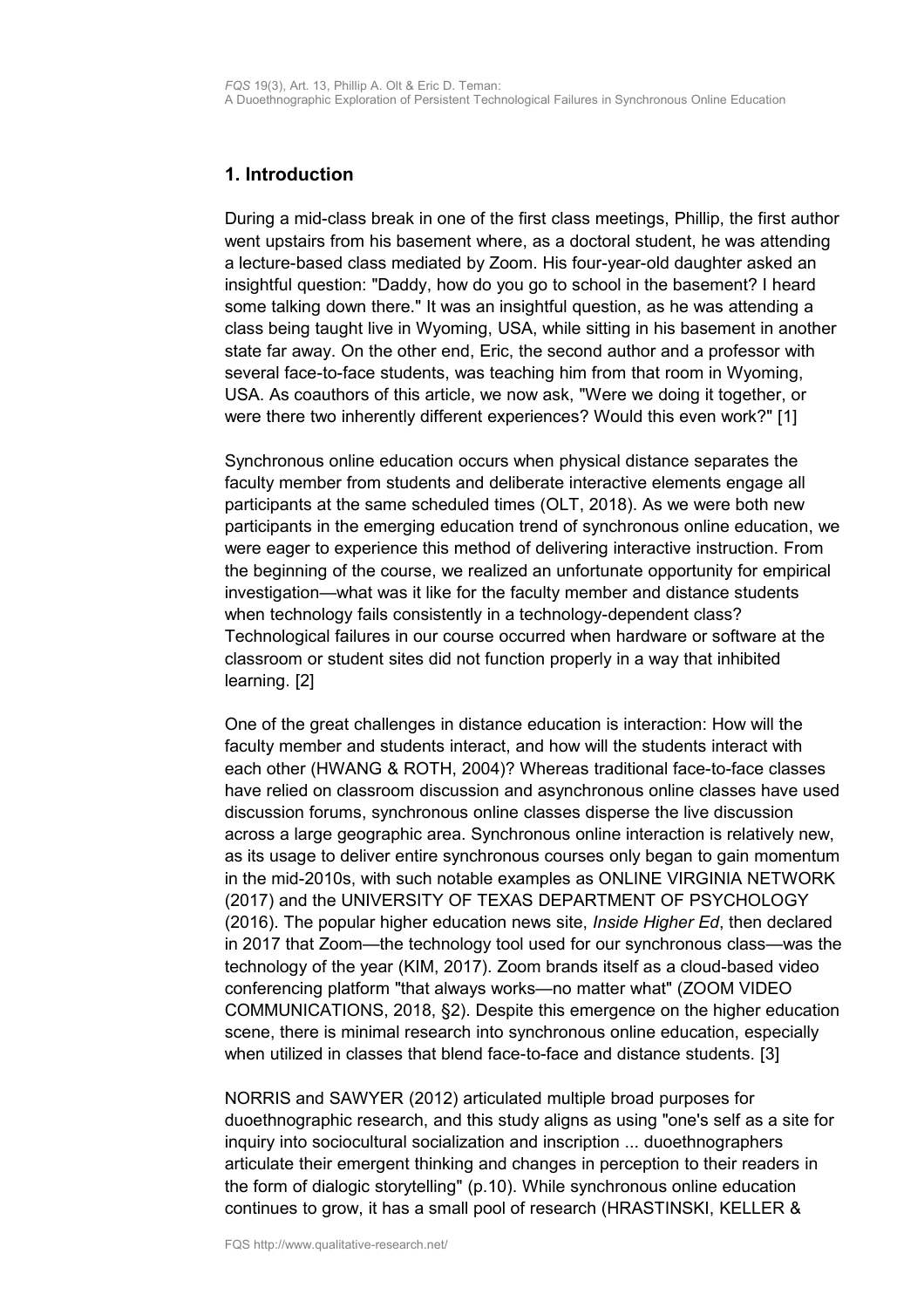CARLSSON, 2010), and none of that research explores it from an insider view or focuses on the experience. This duoethnography then serves as an important piece, bringing insider views of the faculty member and distance student with a focus on the phenomenon to be explored (NORRIS & SAWYER, 2012). [4]

In this article, we present the perspectives of faculty member and distance student as we experienced failures in the technology that our educational interaction depended upon. We begin with the theoretical framework of THEMELI and BOUGIA's (2016) tele-proximity (Section 2). This is followed by an explication of our duoethnographic methodology (Section 3). In the findings (Section 4), we describe the technological failures and their affects upon us. Finally, we provide a discussion of the study's contribution to understanding synchronous online education, how the experience itself and subsequently writing this study affected us, and recommendations to research and practice (Section 5). [5]

# **2. Theoretical Framework**

Community of inquiry is a model of how student learning occurs when affected by the social, cognitive, and teaching presence of the instructor (GARRISON, ANDERSON & ARCHER, 2000). Through THEMELI and BOUGIA's (2016) theory of tele-proximity as an extension of the community of inquiry model, we gained insight into the benefits of synchronous online education and the "need for human to human (embodied) interaction through tele-operations to promote learning objectives, improve communication, and bridge transactional distance" (p.150) to explain the connectedness of faculty members and students in synchronous online education. They identified three domains of presence that were essential to understanding interactions in synchronous online education—tele-teacher presence, tele-cognitive presence, and tele-social presence. The authors defined tele-teacher presence as "the study as expression of an embodied identity (audiovisual presence) that mirrors or imitates thinking process, behaviors, emotions, and aesthetics for the purpose of realizing personally meaningful learning outcomes and a sense of 'place' for online students and educators" (pp.150-151). This then is the extension of the perception of a teacher to their distance students. THEMELI and BOUGIA defined tele-cognitive presence as "the extent to which learners and educators are able to make their thinking and feelings visible, construct and confirm meaning, learn skills, and play roles through sustained sensory rich reflection (offline embodiment) and discourse" (p.151). Taking a step beyond teacher presence, the focus of this second presence is upon building meaning and understanding at a distance. They defined the third presence—tele-social presence—as "the ability of participants to create their identity in a sensory rich 'stage,' communicate purposefully in a trusting environment and develop inter-personal relationships by ways of projecting their individual experiences, ideas, and feelings" (p.152). Beyond learning, their emphasis in the final presence focused on relationships and connections with others inside of a learning environment. Because we focused this study on technological barriers to interaction in synchronous online education, the three conditions of presence described in the theory of teleproximity provided a baseline for evaluating our undesirable experiences.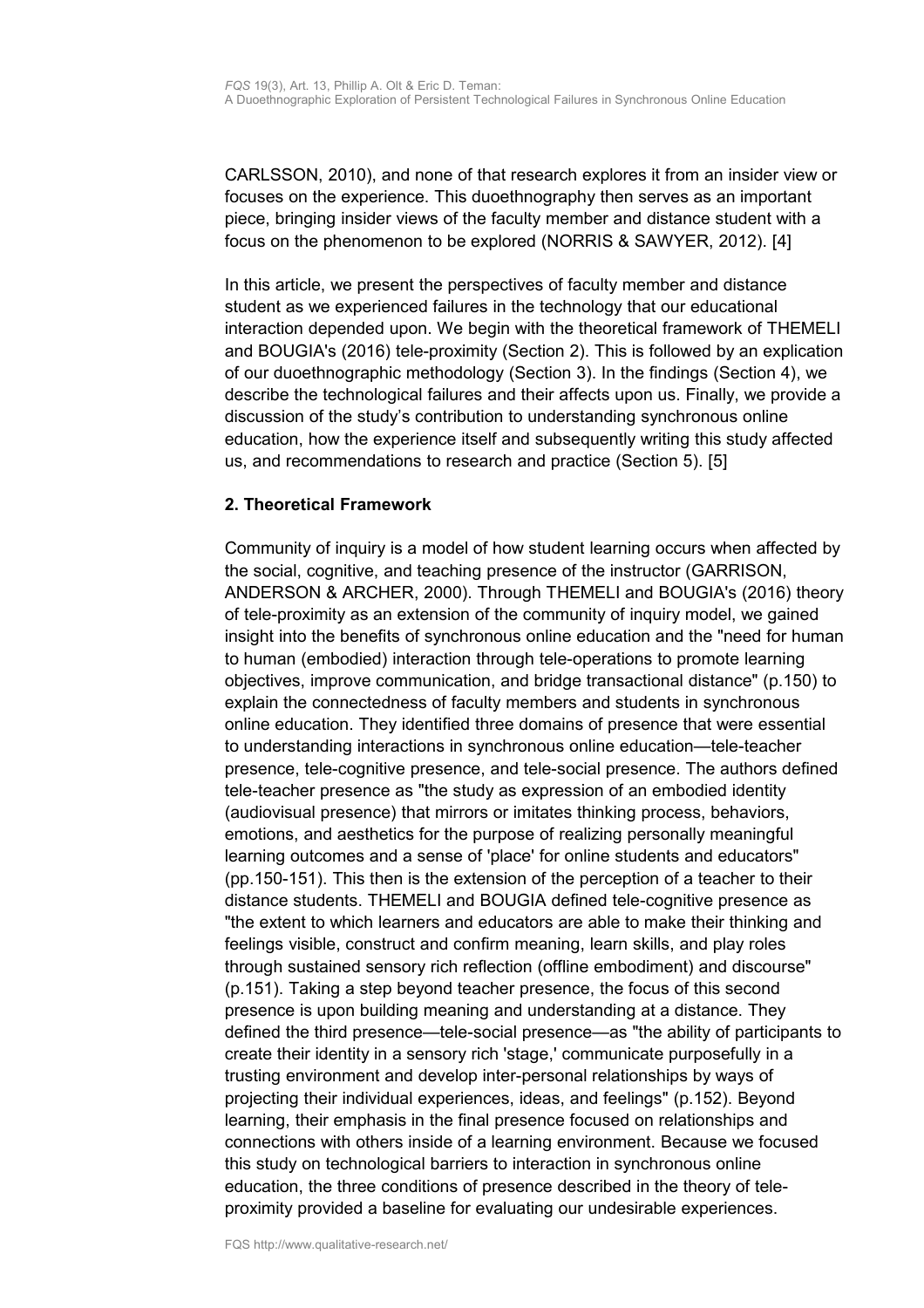Through this framework, we gained insight into what effective interaction looks like in a synchronous online course. Upon comparison with our experiences described in the findings, technological failures interrupted the ideal conditions for synchronous online interaction expressed in the theory of tele-proximity, leaving us frustrated and limiting the educational effectiveness. [6]

# <span id="page-4-0"></span>**3. Methodology**

To investigate the impacts of technological failures in synchronous online education from an insider perspective, we utilized a duoethnographic methodology. NORRIS and SAWYER (2012) defined duoethnography as "a collaborative research methodology in which two or more researchers of difference juxtapose their life histories to provide multiple understandings of the world" (p.9). Further, the methodology has been suggested as an effective means of promoting authentic dialogue between faculty members and students, promoting growth among both (LUND et al., 2017). In this duoethnographic study, Eric served as the faculty member and Phillip as a distance student in "Phenomenology, Case Study, and Grounded Theory," a doctoral research methods seminar course offered by the University of Wyoming in the fall semester of 2017. The course was delivered as a synchronous online course, using Zoom to share video and audio. Eric met face-to-face with several students in a classroom on the campus in Wyoming, USA, while Phillip attended through Zoom from his home in Wisconsin, USA. [7]

NORRIS and SAWYER (2012) identified the four primary tenets of duoethnography: currere, polyvocal and dialogic, disrupts metanarratives, and difference. Currere occurs when one's life is viewed as a curriculum, which assumes "one's present abilities, skills, knowledge, and beliefs were acquired/learned" (p.12). Duoethnographers are then able to "recall and reexamine that emergent, organic, and predominantly unplanned curriculum in conversation with one another" (ibid.). In this study, we engaged in currere via self-interrogation, whereby each of us invited the Other to "assist in an act of mutual reclaiming" (p.13). In contrast to autoethnography (ALSOP, 2002; ELLIS, ADAMS & BOCHNER, 2010), the researcher is situated differently—the focus is not about oneself; rather, the researchers are the sites (as opposed to the topic) of the research (KIDD & FINLAYSON, 2015). We used our experiences to assist others in better understanding the role of technological failures in synchronous online education. [8]

For the polyvocal and dialogic tenet of duoethnography, "dialogue within duoethnography functions as a mediating device to promote researchers' development of higher forms of consciousness" (NORRIS & SAWYER, 2012, p.13). To form a polyvocal and dialogic text, each of the two voices in a duoethnography is given equal status. For example, in autoethnography, a researcher would endeavor to "construct one story out of two" (ELLIS, 2004, p.72). To stay true to this tenet, we alternated our stories, each taking turns serving as the narrator. Furthermore, we never strove to reach consensus in the form of an agreeable conclusion in the end; instead, in line with autoethnographic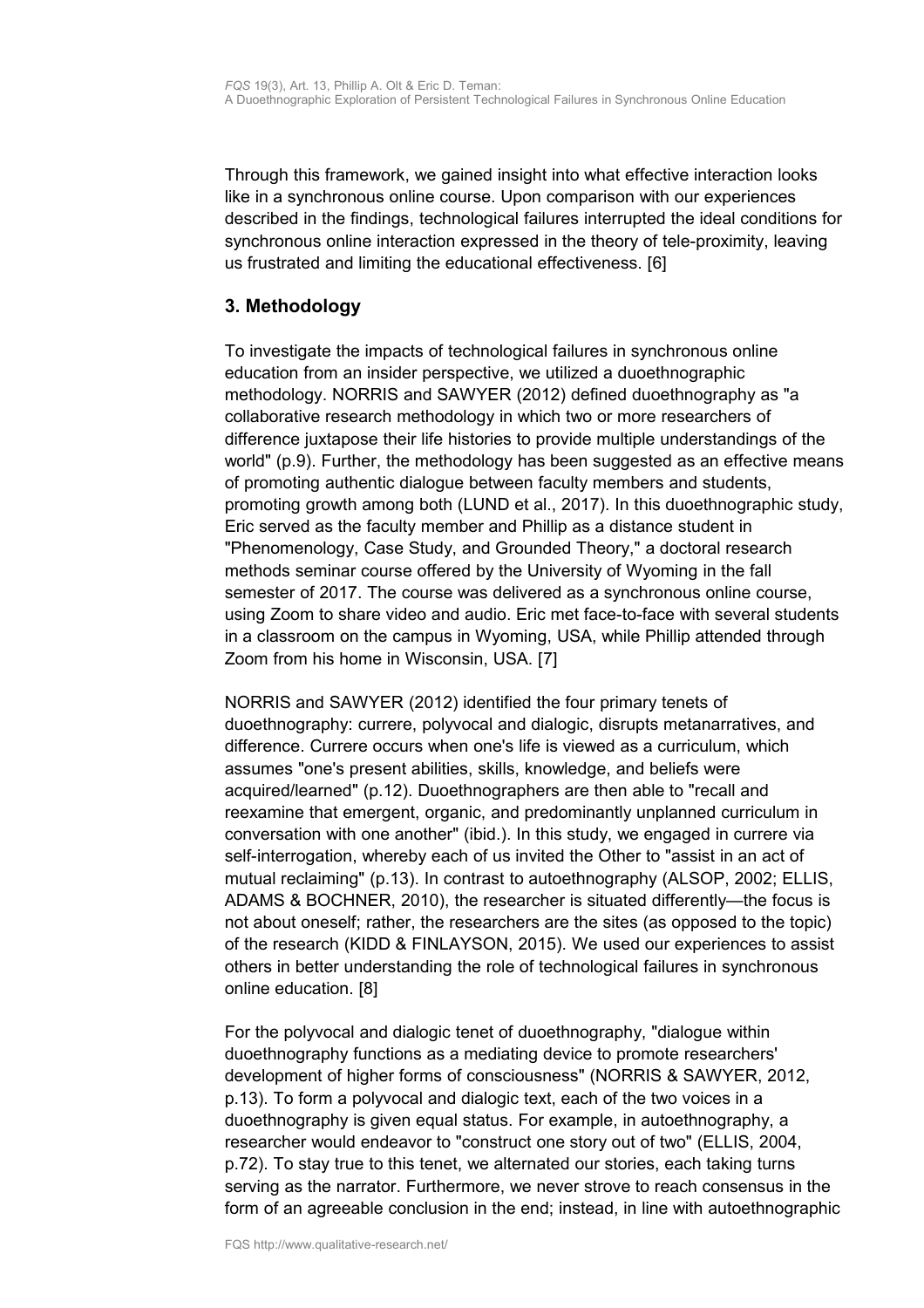prescriptions, we made our "disparate opinions explicit" (NORRIS & SAWYER, 2012, p.14). [9]

By disrupting metanarratives, the third tenet of duoethnography, researchers are able to better interrogate their held beliefs—this permits duoethnographers to "juxtapose the solitary voice of an autoethnographer with the voice of an Other" through which "neither position can claim dominance or universal truth" (p.15). By disrupting each of our perspectives on technological failures in our experience with a synchronous online doctoral course, each of us was able to tell our story, but, at the same time, we were each able to respond and reflect on the Other's narrative as well. As such, duoethnography affords the reader the ability to engage critically with the narratives provided by the duoethnographers rather than simply aligning with the authors' stories. This oscillation on the part of the reader between each of the author's stories thwarts the accidental creation of empiricist texts. Rather than each of us writing about the failures of technology in a synchronous online classroom in, perhaps, separate autoethnographies, duoethnography provided us a methodology through which we could situate each of our narratives in a way such that we did not act to superimpose one's belief on the Other—this allowed us to call into question our own knowing and acknowledge a "state of perpetual inquiry" (p.17). [10]

According to NORRIS and SAWYER, difference, the fourth and final tenet of duoethnography, is expected between the authors and in some way important to a better understanding of the phenomenon. This difference between us was one of professor versus student—by articulating these differences and making them explicit, we demonstrated how two individuals experienced the same phenomenon in different ways. Through juxtaposing our different experiences, we were able to maintain an open text, affording the reader with "theses and antitheses" allowing the reader to "form their own syntheses" (p.18) of our findings. While this duoethnography was informative for both of us, we further gleaned insight into the experiences of the Other, using the dialogue to transform ways of thinking and practice (BREAULT, 2016). [11]

These four primary tenets were driving forces for us as we constructed this study. By working together, we were able to assist each other in developing our own understanding of synchronous online education amidst pedagogical crises brought about by technology failures. Our different perspectives came out in the dialogue, which helped us to make sense of the technological failures throughout the semester and to change our understanding of technology failures in a synchronous online doctoral course. [12]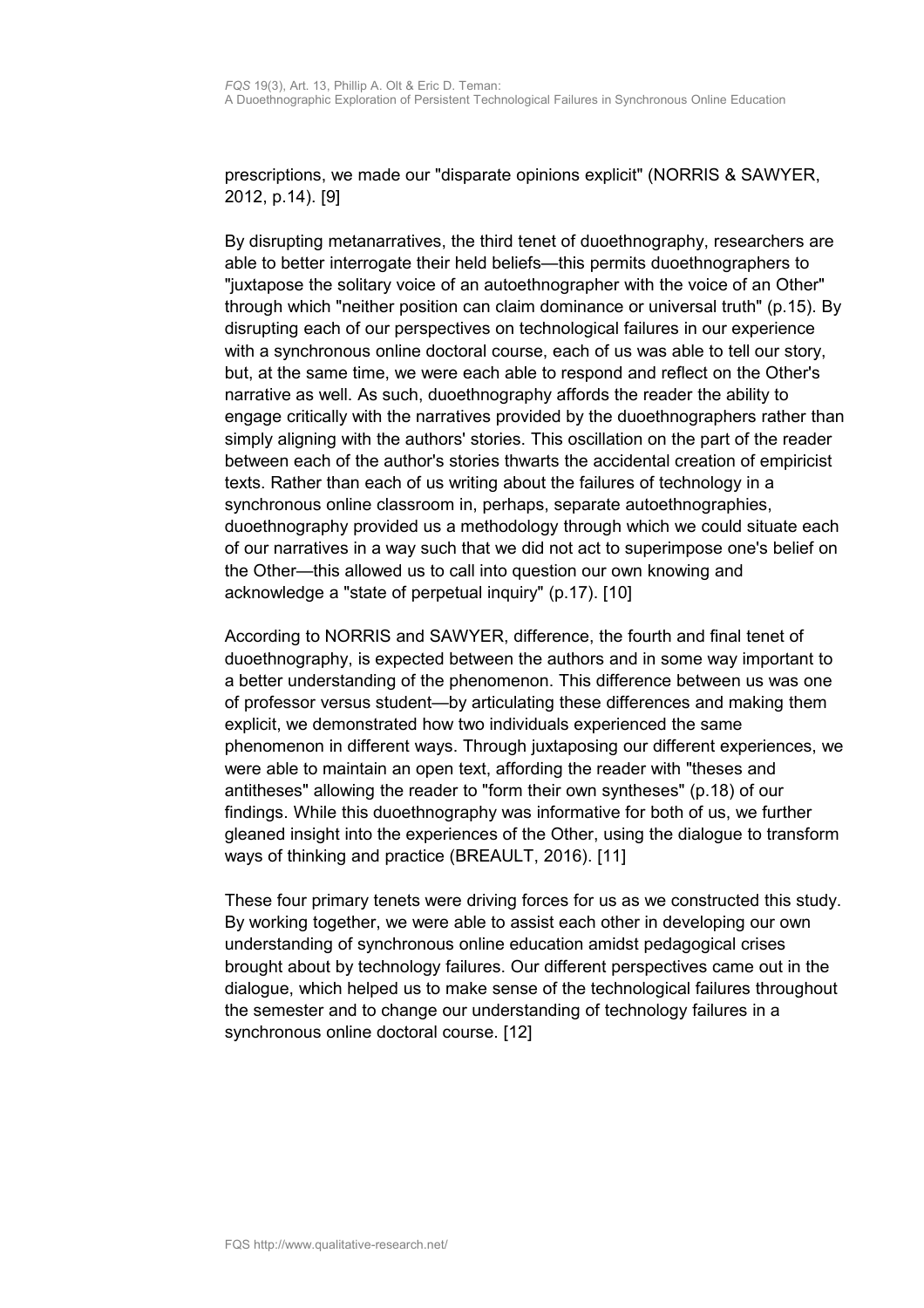# <span id="page-6-1"></span>**3.1 Ethical considerations**

Issues of ethics become manifest somewhat differently in a duoethnographic context. Because of the dialogic nature of researching oneself and Other, researchers who engage in duoethnography are conducting research *with* another, not *on* another (KIDD & FINLAYSON, 2015; NORRIS & SAWYER, 2012). The duoethnographic approach affords the dual researchers to avoid the usual research–researched dichotomy, where traditionally the researcher has some power—intentional or otherwise—over the researched (NORRIS & SAWYER, 2012). The methodological choices relating to duoethnography should emerge from the relational activities engaged in (PARK, CAINE, McCONNELL & MINAKER, 2016) as coresearchers while simultaneously being ethically mindful of the coresearcher relationship. In our study, we engaged in conversations which positioned the Other in dialogue, rather than talking about the Other—through this approach, we maintained equal status throughout the study (STITH & ROTH, 2006). During our collaborations, we each remained open and receptive to what the Other was saying. Our use of this approach facilitated an open and honest relationship between the two of us. [13]

In terms of ethical issues relating to handling of data, we engaged in our data collection in such a way that no sensitive or identifying information of individuals other than ourselves was included in our files. We password protected the Google Docs file, and only we could access it; however, this file was written in such a way that its raw form could be published without implicating anyone else beyond us two. [14]

# <span id="page-6-0"></span>**3.2 Data collection procedures**

During the spring semester of 2017, Phillip first encountered the concept of duoethnography during an asynchronous online course on ethnography and narrative inquiry that Eric was teaching. Inspired by professional and intellectual curiosity, Phillip proposed using duoethnography to explore their experiences doing synchronous online education in their next course together, and Eric agreed. [15]

We used two methods to capture dialogue. Primarily, we posted asynchronously in a shared Google Docs file to have instantaneous access to one another's thoughts and ruminations. This permitted each of us to respond to the other without waiting to receive files via e-mail. We would post before and after class; however, Phillip sometimes posted during class while prolonged technology failures played out, such as sound feedback, microphone issues, or Internet disconnections. Both were free to add topics to discuss, pose questions of the other, or just chronicle their thoughts and experiences. A rich dialogue emerged, informed by immediate data entry and subsequent co-reflections to produce a transformative experience. Secondarily, we utilized Zoom, the same videoteleconferencing system used for the class, to have and record live dialogue. While the asynchronous nature of the Google Docs file was very effective at capturing thoughts and communicating, the Zoom conversations provided a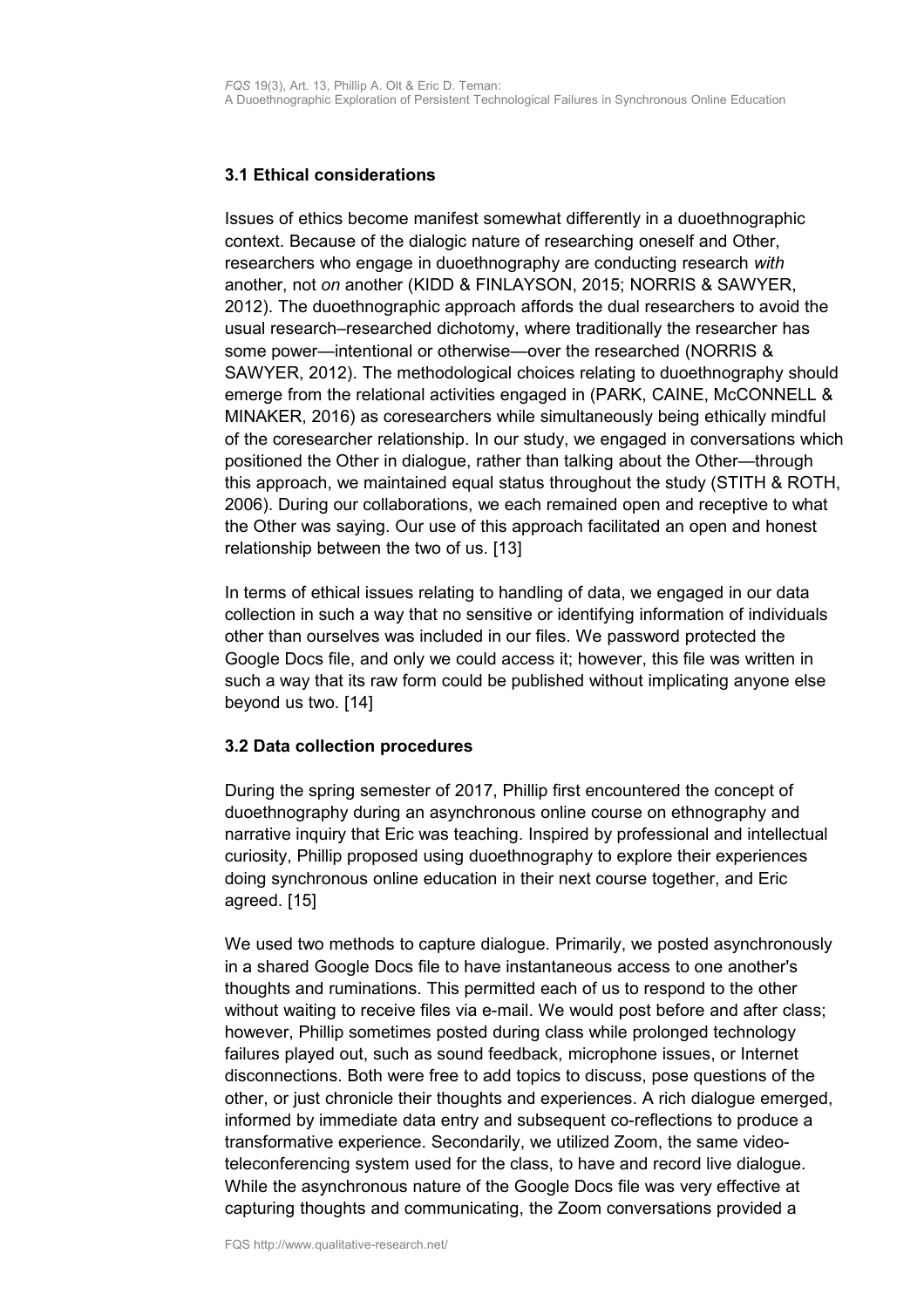forum for natural conversation to occur between us. After this period of raw data collection, we analyzed the data for themes and key statements, while further weaving our co-constructed narratives into a coherent dialogue. We found that circumstances had further refined our topic to focus on the experiences of technology failures in such a course. [16]

## <span id="page-7-2"></span>**3.3 Trustworthiness**

In a fashion common in qualitative research, NORRIS and SAWYER (2012), the cocreators of duoethnography, recommended a focus on trustworthiness rather than validity. They suggested considering the "rigor of collaborative inquiry... [and] the depth of researcher involvement with and accompanying praxis related to her or his study" (p.20) for evaluating such works. Generalizability then must fall on the reader to find elements of commonality in the report or those items that apply to their own situation. [17]

We used consistent and sometimes instantaneous written reflections of our experience with technological failures to maintain trustworthiness. We strove to maintain high levels of rigor in our collaborations by meeting regularly via Zoom outside of class to discuss the technological failures we had experienced during each class and how those issues affected learning for Phillip and teaching for Eric. In the end, duoethnographers strive to provide depth of "involvement with and accompanying praxis related to her or his study" (ibid.). [18]

# <span id="page-7-1"></span>**4. Findings**

In this duoethnography, we explored our different experiences and perceptions regarding a new synchronous online education option offered through the University of Wyoming, wherein distance students participated live in a face-toface class. Against the backdrop of our prior experiences, we found that technological failures at both ends of the connection created barriers to distance student engagement and frustration for all. These findings illuminate how technological failures can be interruptions to THEMELI and BOUGIA's (2016) tele-proximity, undesirably affecting the distance students and faculty member. When technology failures occur, interaction becomes impossible, inhibiting teleteacher, tele-cognitive, and tele-social presence. [19]

# <span id="page-7-0"></span>**4.1 Situating ourselves**

Phillip: At the time we began writing, I was an advanced doctoral student in my last class at the University of Wyoming, and I had completed the entire program as a distance student. All my other courses were delivered asynchronously, until the course in this study. In addition to my student status, I was the director of distance learning at a different institution. In that role, I managed a program where the institution delivered synchronous online education to undergraduate students who lived and worked around the country, as they participated in live residential classes through video-teleconferencing. In that professional role, I discovered that there was insufficient volume, depth, and breadth to research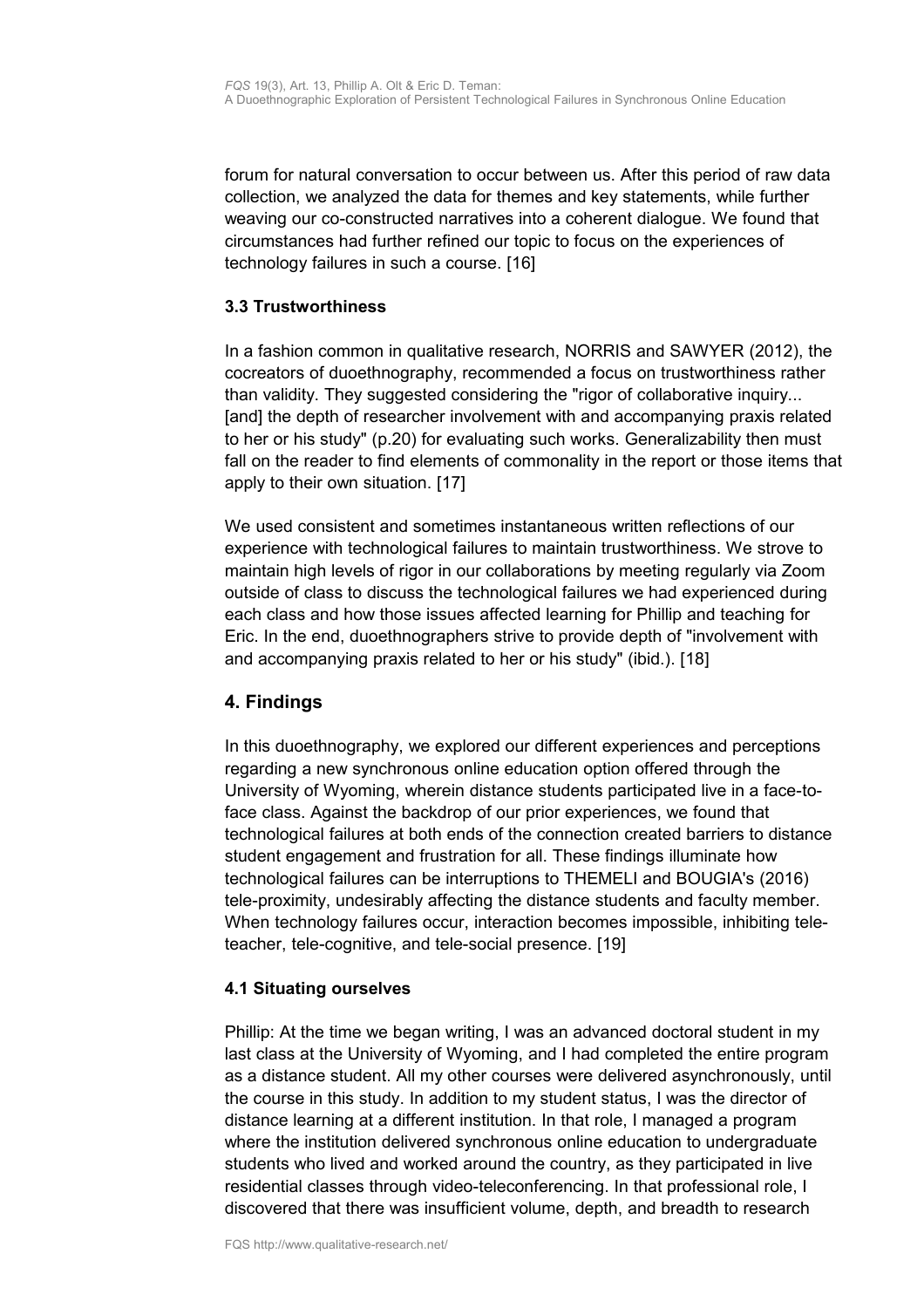literature on synchronous online education, so it was difficult to establish best practices. Additionally, I had been a part-time faculty member in teacher education, where I taught one course per semester, either face-to-face or via asynchronous online education. [20]

Eric: I am an assistant professor of educational research in my fourth year. During my time at the University of Wyoming and at previous other universities, I have taught numerous doctoral courses asynchronously online. I quickly grew tired of online discussion boards early on but could not find a satisfactory alternative. Some faculty began talking about using Zoom as a teaching medium, but I was not keen on sitting in front of my computer for three hours each week lecturing and discussing from my home or office. However, prior to this course, I taught one synchronous course that way. I then learned that my university was in the process of creating Zoom classrooms over the summer, where distance students could join in-person students in the same classroom instead of my office! I was excited to be one of the faculty pioneers in testing out this new technology and bringing our online classes into modern times. Phillip asked me to write this duoethnography with him, and I agreed—what a fascinating opportunity to reflect and co-reflect as new participants in the synchronous classroom experience. [21]

# <span id="page-8-0"></span>**4.2 Planning and preconceptions**

Synchronous online education is an emergent method of delivering online learning, so there is limited research on the topic. The segregation of face-to-face and online learners is, however, beginning to crumble. There is sizable body of research on the effectiveness of synchronous methods used as a supplement to an asynchronous online course (ACOSTO-TELLO, 2015; AKARASRIWORN & KU, 2013; BAILIE, 2015; BRIERTON, WILSON, KISTLER, FLOWERS & JONES, 2016; CLARK, STRUDLER & GROVE, 2015; FORONDA & LIPPINCOTT, 2014; MADDEN, JONES & CHILDERS, 2017; McBRIDE & MUHLBACH, 2008). Synchronous online education has also been used to reduce face-to-face meetings where students are geographically separated (STEWART, HARLOW & DeBACCO, 2011). There is, however, much less research on the effectiveness of fully synchronous online courses or those with mixed face-to-face and distance learners (HRASTINSKI et al., 2010). POLITIS and POLITIS (2016) noted that synchronous online education appeared to assist with knowledge acquisition among distance students. While WOODCOCK, SISCO and EADY (2015) gathered graduate student perceptions of the experience, their focus was on themes such as the ease of use, convenience, and participation. GILLIES (2008) examined the students' perceived effectiveness and value of synchronous online education. Though not focusing on coursework but rather professional development workshops, GAVREAU, HURST, CLEVELAND-INNES and HAWARANIK (2016) noted a greater sense of community and described learning new skills among the graduate students who participated. Similarly, another study explored the experiences in synchronous online professional education but from the perspective of the instructor (EVANS, KNIGHT, SØNDERLUND & TOOLEY, 2014). [22]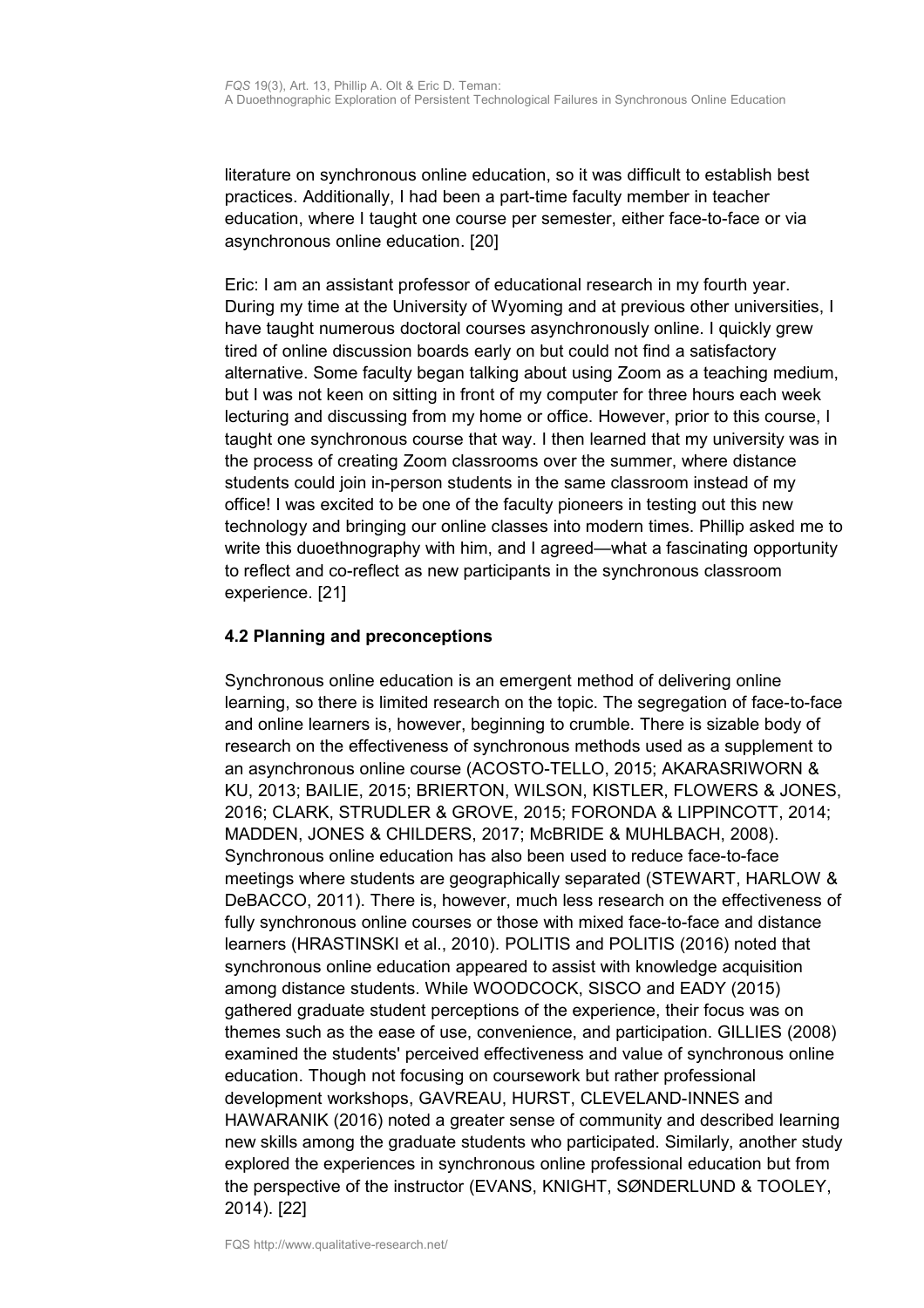Having neither experienced synchronous online education before, we were unsure of what to expect. Both of us had experienced face-to-face and asynchronous online courses, and those experiences served as filters for our imaginations. Space and place were of significant concern. For Eric, there was confusion about whether such a class would just be held in his office or in some classroom with added technology. For Phillip, there were challenges with timing. [23]

Phillip: This class was scheduled on worst day and time of the week for me, but I had to make it work to finish out my course of study. In a flexible online program for adults and professionals in higher education, it was difficult for me to fit in. I had not taken a face-to-face class in about eight years, so, as an online student, there were a lot of feelings and emotions brought up. Online discussion forums were "safe." They gave me time to process my thoughts and write my best. It feels somewhat naked to have to talk and think on my feet. [24]

Eric: I was a bit apprehensive about making online teaching part of my career trajectory. I greatly anticipated becoming a professor teaching in a traditional classroom with extraordinarily high standards for student preparedness and classroom interaction, and I didn't believe I could challenge students in that same way online. At first, I was excited to learn how I could incorporate Zoom into my online teaching, but I quickly felt it was no good substitute for in-person, live teaching—only a bit more acceptable than mind-numbing discussion forums. Where would I do the classes, though? I was told to just use Zoom from my office. "I can't," I said. I wanted students who studied in-person at the university to come, and they couldn't all fit around a computer in my office. "Well, we'll find a conference room somewhere, then." Amidst my frustration, I heard from information technology (IT) stuff that they were working on creating Zoom-ready classrooms. I was so excited to be able to teach a distance course live to students across the country as well as actual bodies in the classroom. What a great compromise to those irksome discussion forums—good riddance once and for all to an outdated mode of teaching! [25]

#### <span id="page-9-0"></span>**4.3 Technological issues**

Avoiding technological failures may be one of the most important keys to success in synchronous online learning (ACOSTO-TELLO, 2015), though problems are common with this delivery method (PENNELL, THAKORE & WEST, 2015). While the first day of our class together served as a rude awakening, or perhaps a baptism by fire, the technological issues continued to pervade the class each week. Even as solutions were found, new problems popped up. [26]

MOORE (1993) made an early application of transactional distance to online education. Originally conceived by MOORE in 1972, transactional distance focuses on the structure, dialogue, and autonomy in an educational setting. Recognizing that technological media played a significant role in those three factors, MOORE proposed that teleconferencing in higher education would provide greater autonomy for learners, improve dialogue, and provide a flexible structure. Unfortunately, we did not find that to be the case, despite the massive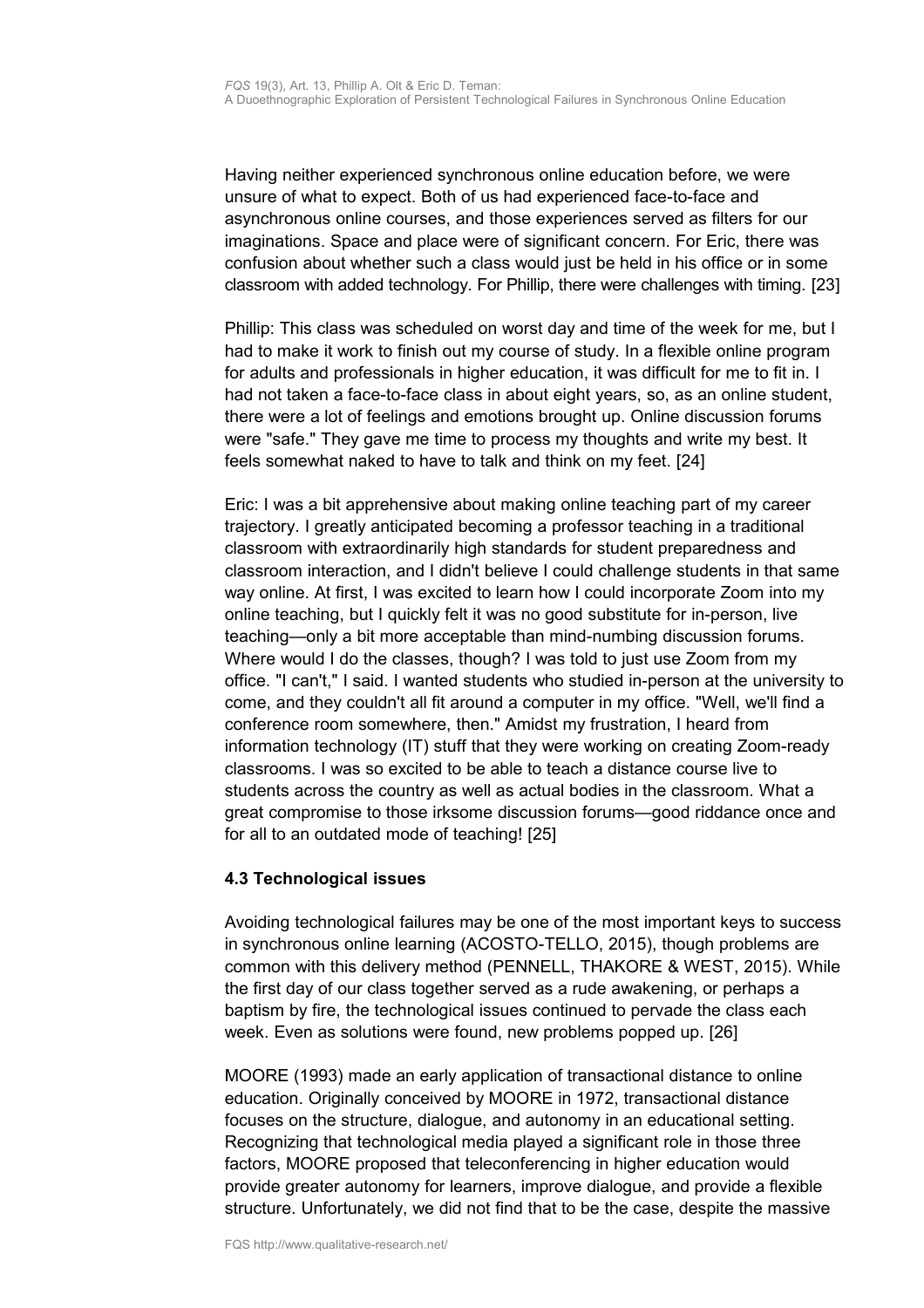technological evolution between 1993 and 2018. That is not to say the technology cannot provide MOORE's proposed benefits, but it did not for our class. When those failures happened, they were exacerbated by the educational nature of the setting, which created the pressures of learning, grades, and the high cost to students and the institution. [27]

Synchronous online education may overcome the barriers of time and distance presented by asynchronous online education by facilitating real-time interaction (ACOSTO-TELLO, 2015). However, we found that it was often difficult for the face-to-face and distance students to pick up on the subtle visual and audio cues of each other. MEHU and VAN DER MAATEN (2014) noted the importance of such cues in discussion to establish social presence. For distance students in our class, the camera was pointed at the professor, and if the face-to-face students were seen, it was the back of their heads. Thus, these cues were lost, reintroducing many of the social barriers and often leading to confusion. [28]

While we both experienced frustration at ongoing technological problems, we had two totally different experiences. Eric was under intense pressure to perform, feeling ill equipped to troubleshoot technological problems on his own while being broadcast and recorded. Phillip, however, was a passive spectator. The ongoing technological issues led him to sometimes feel like he was wasting time and money to watch the problems unfold. The key differential aspect to consider is that of role and the associated expectations—performer versus audience member. [29]

#### *4.3.1 The first class*

First impressions are essential. As we both were new to synchronous online education, the first night was approached with a nervous excitement. That excitement was met, however, with a flop. [30]

Phillip: The first 20-30 minutes of the first class were the classic unhelpful stereotype of video-teleconferencing—technology problems. We [distance students] were sent two different Zoom links, one that was posted in the class page on the learning management system and the other directly e-mailed to student before class. There was no technological help on-call during this evening class. Really, the only means of interaction that worked for us [distance students] was the chat feature in Zoom, which we used until the class was running. [31]

Eric: I began the Zoom session, and everything worked great—except the sound! You [distance students] could hear me, hear my in-class students, and each other —but I couldn't hear anything through Zoom! I tried to relocate the class to the room next door, and as I hauled all my stuff there, I thought to myself, "I really hope this works." It didn't! It was even worse. The students could not hear me, and I still couldn't hear them. I used the chat feature of Zoom to tell them I was moving back to the original classroom, because at least they could hear me there. Then, "We can barely hear you," someone wrote via chat. I moved closer to the microphone on the ceiling and began to speak more loudly. My throat hurt mid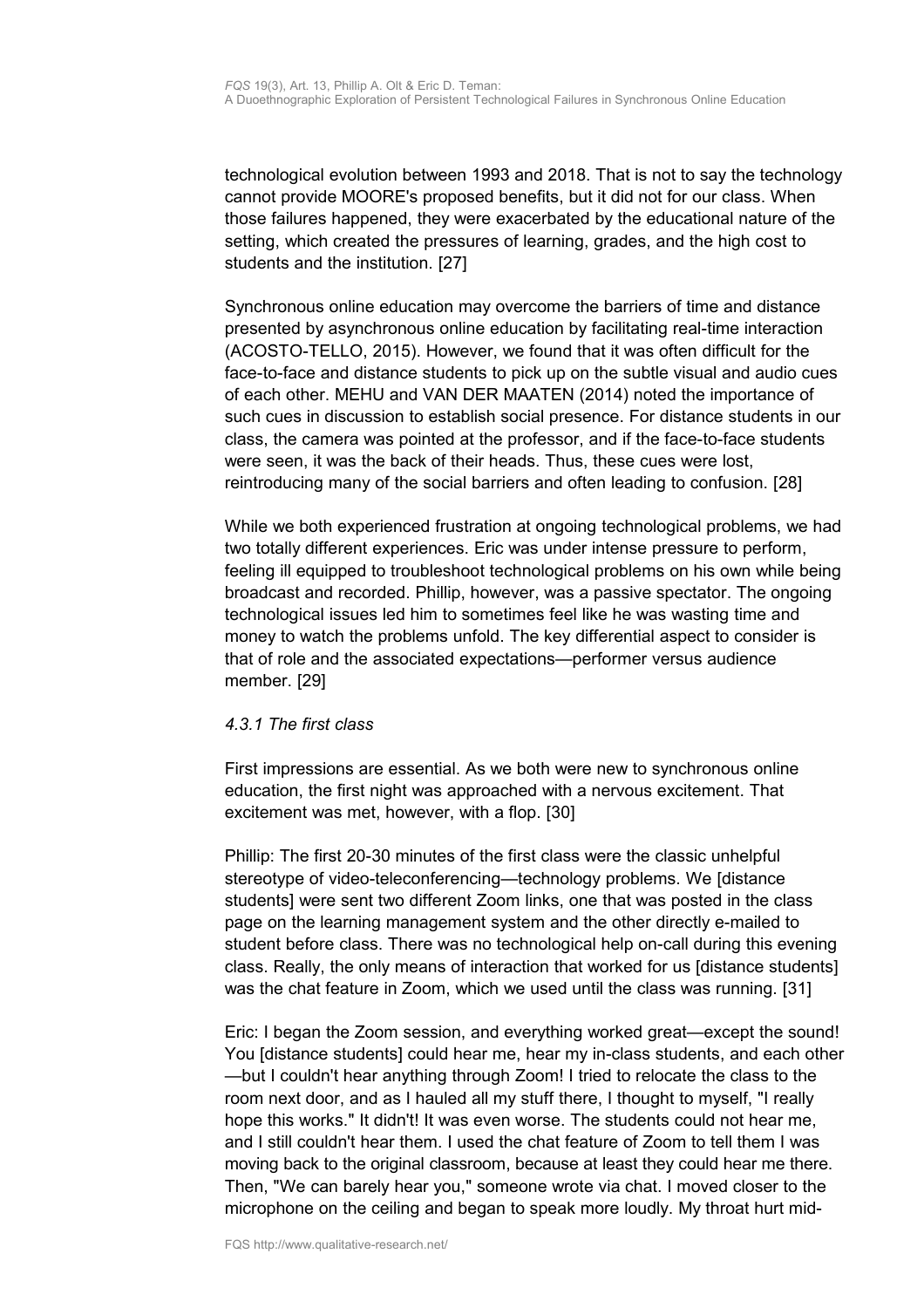way through my lecture. I kept thinking to myself, "I hope this issue is remedied by next class. If not, though," I told myself, "I could live with a bit of a sore throat each week if I never have to do another discussion thread in my life." [32]

Phillip: I just wanted the technology to work for you and for us! I was rooting for someone from IT to get there and fix the problems, which did not happen. I was rooting for you to be able to get on to what you wanted to get on to. Of course, I also wanted it to work, because I really want the content and need to meet a requirement. I'm worried that every class is going to go like this—losing 30 minutes to start. [33]

Eric: Yeah, me too. How can I continue to effectively teach if I have to be the technician as well? I can't do a good job at both. [34]

### *4.3.2 Building frustration*

Though the first class was fraught with technology issues, we were both hopeful that it would all be resolved before the next class meeting. Unfortunately, the problems took many more weeks to begin to resolve, leaving us frustrated and worried for the rest of the semester. [35]

Phillip: We had a different technology issue the second night—no sound from the host room. At least it was only a five-minute delay! I was the first distance student in, and it was frustrating seeing people present in the host room talking but not being able to hear them. It was definitely an outsider experience; I was different. There were frequent small issues throughout the class period related to technology, such as audio system feedback and not being able to hear certain individuals when they spoke. Ideally, I think you'd like to feel like the technology was not even there in a synchronous online class like this, but it seems like technology doesn't want it to be so. It keeps popping up its head like a little child begging for your attention. [36]

Eric: After the class, a technician showed me some obscure button on the control panel, which controls the volume—apparently, all distance mics are muted by default. And—you've got to be kidding me—there was a wearable microphone in the drawer which easily connects with the system! Why wasn't any of this crucial information communicated to me before the first class?! What a nightmare! When distance students speak, I now have to manually adjust the volume, so we can hear them live in the classroom. But, apparently, if I don't first mute my personal microphone, the "screeching" starts—and it's loud. It shocks the senses. [37]

Phillip: At least you've figured out what the problems were! Hopefully, all the issues are fixed now, and we can just get on with the class. From my end, the technology seems so simple in Zoom. It's odd to me that the problems seem to come from the campus side that has an IT department and spends millions of dollars on this stuff. [38]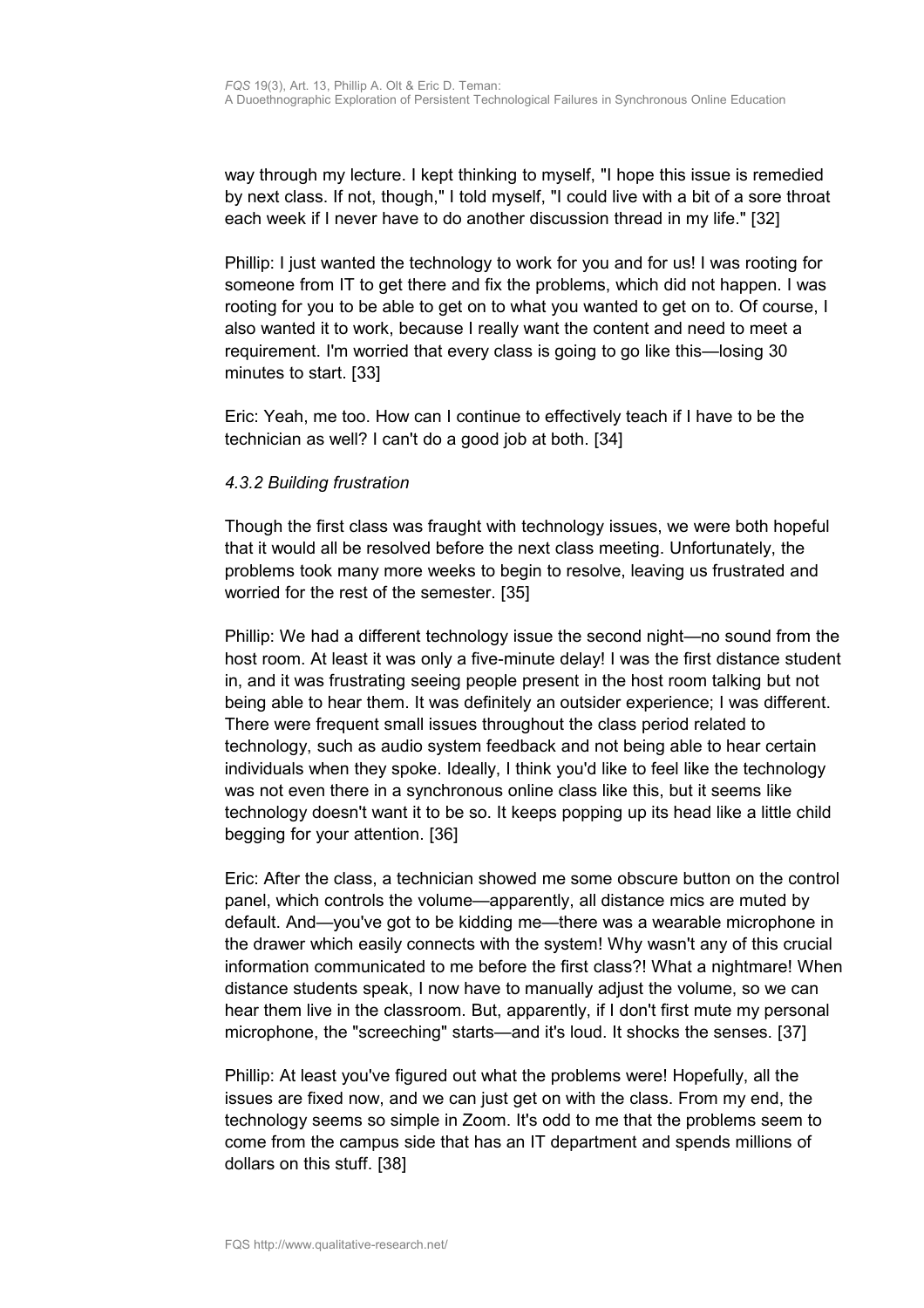Eric: Zoom is *supposed* to be easy, or so I was told. This makes it even more frustrating, because it's not something I can fix from week to week. [39]

Phillip: Now in the third class, I really don't understand what's going on with the problems, because they seem random. From what I can tell, there's nothing different that you are doing on your end. Probably the most confusing issue is why distance students can't really hear the face-to-face students consistently. At this point though, there's a bit of an aggregated effect from three weeks of very noticeable technological issues. I anticipated minor things each week, but these problems have been significant and distracting! [40]

Eric: I feel myself losing my thoughts whenever I have to stop talking to address some Zoom feature. Surely my lecture must seem disjointed. [41]

Phillip: I do think we're picking up the content, but I'd agree that it's *in spite of* the technology. I'm really starting to have mixed feelings about these synchronous online classes. It's nice to come together and be able to interact live with the professor, but at the same time, it's hard to learn amid this sea of distractions. [42]

Eric: I find it extra irritating that the technician even spent 20 minutes in the class before I got there tonight, and things still didn't work right. [43]

Phillip: One of the key challenges in this synchronous online education seems to be the plethora of variables. Problems can be batteries in your portable microphone, the Internet strength in Casper, or anything in between. [44]

Eric: This variability in the sound quality makes me worry, though, that distance students are not hearing what they need to hear. Sometimes, I get comments after class that my sound was excellent, but that the Laramie students' voices go "in and out" in terms of quality. Can't we have some consistency here? [45]

Phillip: Now in the fifth class meeting, the technology problems were on my end. My Internet went down six minutes before class, and it took about 10 minutes to get back in to class. I was worried I'd be late for class. I am not sure why I am surprised anymore, but when I got in a minute or two late, there was a technician in front of the camera with no sound. It took about 20 minutes to fix the unknown issue. This seems to be the "new normal," except I don't think there was a previous normal that was better. [46]

Eric: Yes, Phillip, "the new normal" is quite apt. I was nervous when a new technician I'd not met before showed up. He was the first one to admit that the ceiling microphones were not working properly; the other technician always said they were working fine. This new tech opened the podium cabinet, hooked up his laptop to the system, and used sophisticated software to make changes to the system. When he left, everything worked! I was lost for words, quite honestly. [47]

Phillip: For the start of our sixth class, I thought to myself, "Yay! Everything is working well tonight!" However, reality then kicked in, and I realized I had passed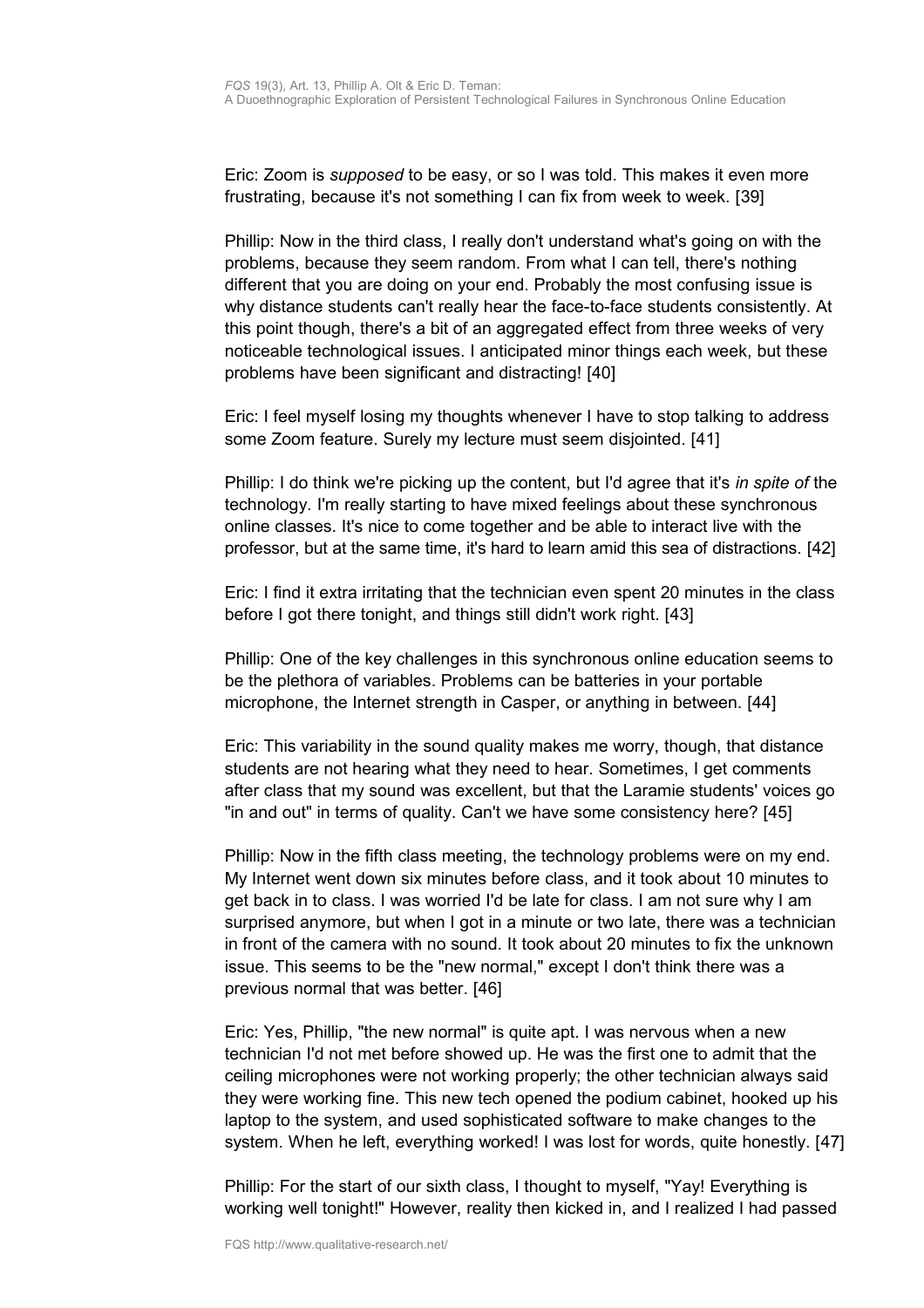judgment too soon. The group gathered at another location had terrible audio feedback. [48]

Eric: I know—what's with the microphone thing? I now have my own backup batteries in my briefcase. I must say, I love technology, but it annoys me to no end sometimes. I'm still more pleased with this Zoom option as compared to asynchronous online classes via a learning management system. You're probably right though; bugs will always be there, but hopefully fewer of them over time. [49]

Phillip: The worst problem was when we came back together after discussion groups tonight. People who been perfectly clear before the break were unintelligible after we got back together. Again, technology failures seem to never completely dissipate. [50]

Eric: So frustrating! [51]

#### *4.3.3 Mutual despair*

As the class continued from the fifth week, we began to feel that the technology had become more a hindrance than a help for learning. Problems were almost always present, but they were rarely the same. This made troubleshooting, especially in the middle of class, difficult. Our concerns now came to the point of wondering if everything would ever work and whether students would really learn all they needed. [52]

Phillip: About two months into our class, the sound is still a significant issue. With how bad the sound problems were tonight, I was just listening to other people have a discussion in a room with no ability to participate. I found myself distracted and getting a lot less out of it, feeling more like a passive observer than a participant. [53]

Eric: How awful—I wondered why you were so quiet. I missed your comments in class! I will contact IT yet again. I feel the need to send an apology letter regarding the audio, although the resolutions are out of my control. [54]

Phillip: No need for an apology letter; we know it's not your fault! Last night, I was just afraid that, if I spoke more, there would be blaring feedback like happened the first two times I spoke. [55]

Eric: While I'm pleased my own audio is generally working well, I feel much of the important learning occurs when students speak—if they're not heard, I fear a lot is missed. [56]

Phillip: There was a lot of discussion you had with the face-to-face students, and I didn't really hear one word they said. After my initial question in chat if it affected other distance students, one had a private chat with me about it. That student noted that "it drives me crazy that we can't hear the Laramie students—a waste of time" and "when the sound is so bad, it's hard to break in to the conversation. I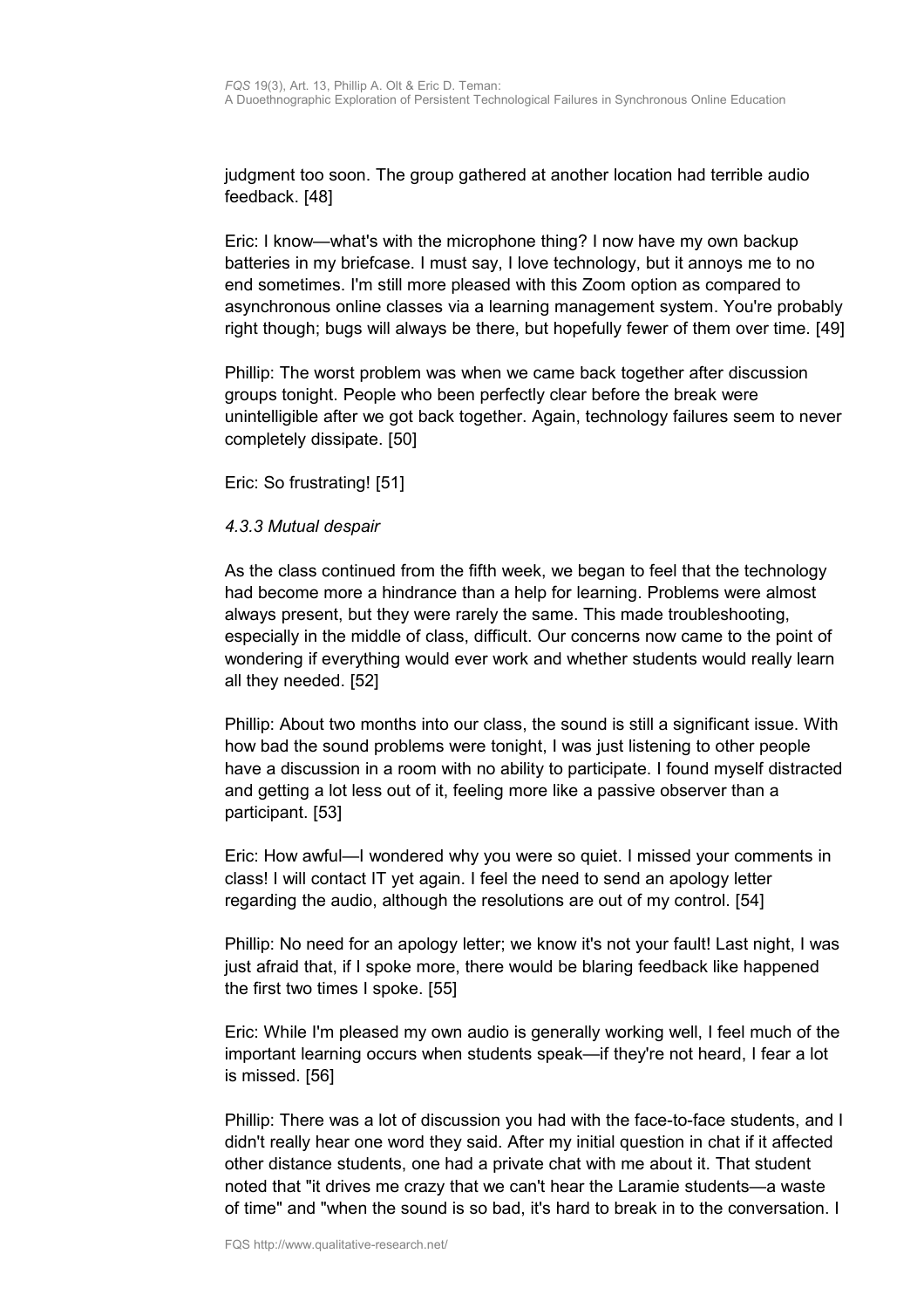get discouraged and just keep quiet." There was a lot of participation by the faceto-face students tonight, and that probably resulted in an hour or more of time that felt wasted to those at a distance not being able to hear them or interact. [57]

Eric: I feel sick thinking that any students feel this is a waste of time! This has to get better. [58]

#### *4.3.4 Resolution and stability*

Thankfully, things did eventually get better, as IT was able to minimize the problems for the last third of the course. Small issues continued throughout, but technology failures finally ceased to be a dominant theme of the class. We were then able to have productive interactions between distance students–faculty member and distance students–distance students. [59]

Phillip: It has been fascinating lately, because there have not been any significant technological issues to fixate on. One student's outgoing sound is still bad, but everything else has seemed to work as intended. I also thought some more about why distance students struggle to participate in discussion. I think part of it is that we can't see visual cues to indicate when face-to-face students are done speaking. You can't really tell if they're taking a long pause in the middle of a sentence or completely done. We can't even see who is talking, let alone visual cues from them. [60]

Eric: This just gave me an "a-ha" moment—visual cues! I had never even thought of this, probably because I'm always freaking out about the technology not working as it should. Next semester, I think I'll ask the face-to-face students state their names prior to speaking each time. This is good advice. In reflecting on the last class meeting, I can't believe that the technician stayed crouched under the podium for as long as he did. Although I truly appreciate the attention to try to diagnose and fix the audio problems, it was very distracting with him talking on his phone to someone else. I found it incredibly difficult to focus on what I was saying as well as listening to what others were saying. [61]

Phillip: I wasn't even aware he was in there except once or twice when I saw him go through the camera view. The audio output was apparently not strong enough for us to hear the technician's sound that was distracting you locally. [62]

#### <span id="page-14-0"></span>**4.4 Summary**

Technology failures were pervasive in our synchronous online course. We acknowledge that this is neither a consistent experience at the University of Wyoming nor absent from other institutions attempting to deliver distance education in this way. However, it was the dominant theme in our experience together. [63]

From Phillip's perspective as a distance student, the experience of ongoing technological failures was othering. Distance students became passive observers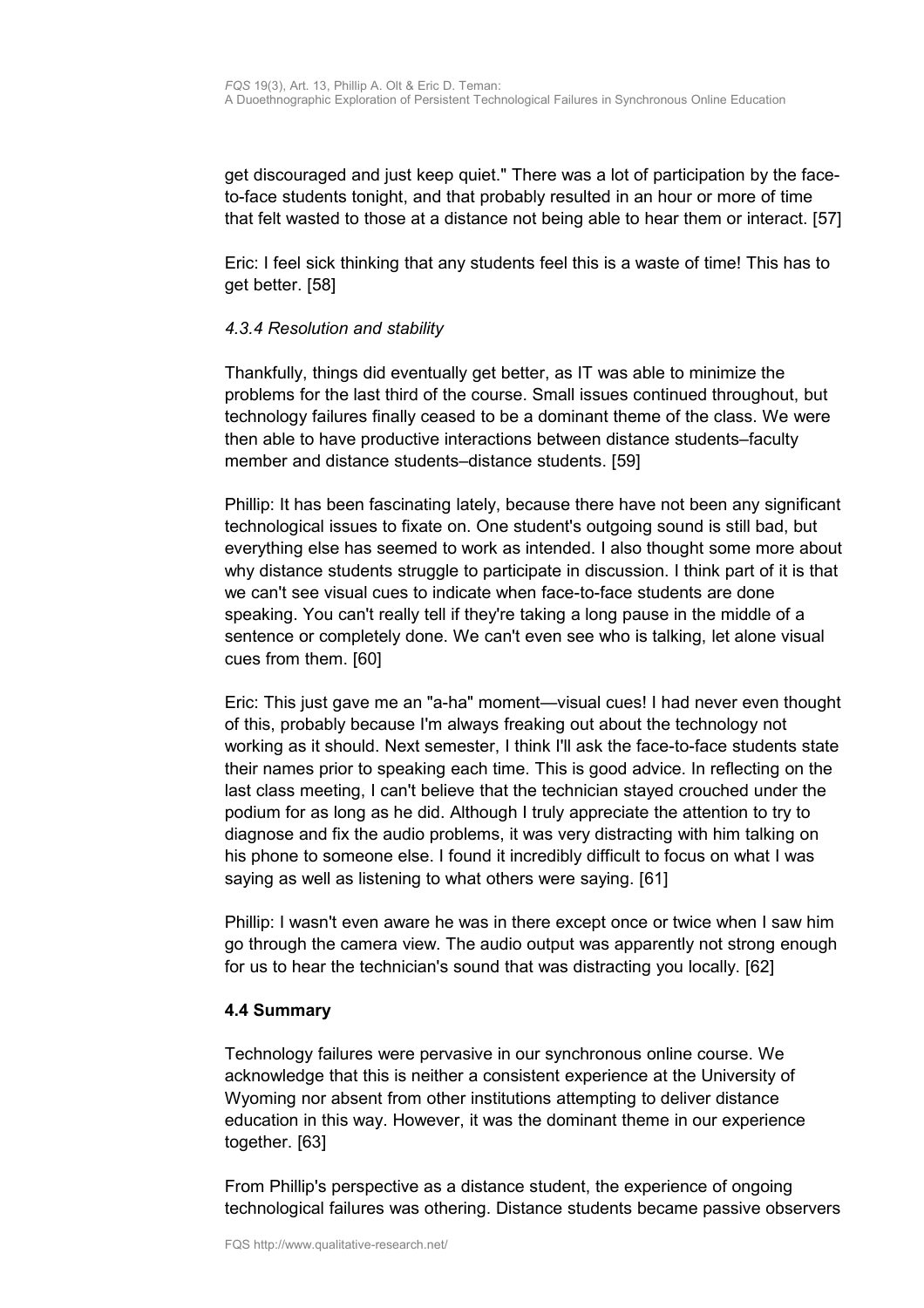to the class when problems arose, sometimes not even being able to hear what was happening. This was especially frustrating, because the research methods content is so important to professional goals. Even as the problems dissipated near the end of the semester, it was easy for distance students to remain passive observers of the class, having developed that habit throughout the time with problems. This undermined the purpose of delivering the class in this way promoting interactive communication among geographically dispersed students. [64]

From Eric's perspective as the faculty member, these technological failures caused a sense of embarrassment and generated intense pressure. His desire was for the interaction to feel fluid and comfortable, but rather, it was often inhibited by technological failures. Teaching in the evening, often without readily available support from IT, he was left to troubleshoot problems as they arose, done on the clock of the class period and while being recorded. Ultimately, teaching and learning occurred, but the synchronous technology did not perform seamlessly as he had been previously told it would. [65]

# <span id="page-15-1"></span>**5. Discussion**

At the beginning of this report, we reflected on Phillip's daughter's question—how was he doing school in the basement? Beginning with this consideration of "how," our duoethnography is a chronicle of difficult experiences, as well as significant changes in how we thought about synchronous online education. [66]

# <span id="page-15-0"></span>**5.1 Contribution of this study**

Unfortunately, our experiences with technological failures often undermined each of THEMELI and BOUGIA's (2016) tele-proximity presence, thereby limiting the effectiveness. Tele-teacher presence was broken when class time was lost to technological failures, interrupting the delivery of the instructor to distance students. Technological failures were also interruptions to tele-cognitive presence, as the instructor and students were unable to interact effectively, whereby they would have been able to construct meaning and develop qualitative research skills. Tele-social presence was, perhaps, the most inhibited, as the technology failures shut down some students from participating and generated a sense of frustration. [67]

Duoethnography, as a methodology, afforded us the ability to communicate and interpret these experiences from an insider perspective. While there is a small body of research on synchronous online education that acknowledges problems (EVANS et al., 2014; GILLIES, 2008; WOODCOCK et al., 2015), only OLT (2018) appeared to investigate the nature and causes of such technological failures. In that phenomenological study, these failures were not as pronounced as in this duoethnography, and the author emphasized what the phenomenon of such technological failures was like. Our study is an addition to the knowledge on technology failures in synchronous online education by exposing the emotional and pedagogical impacts. [68]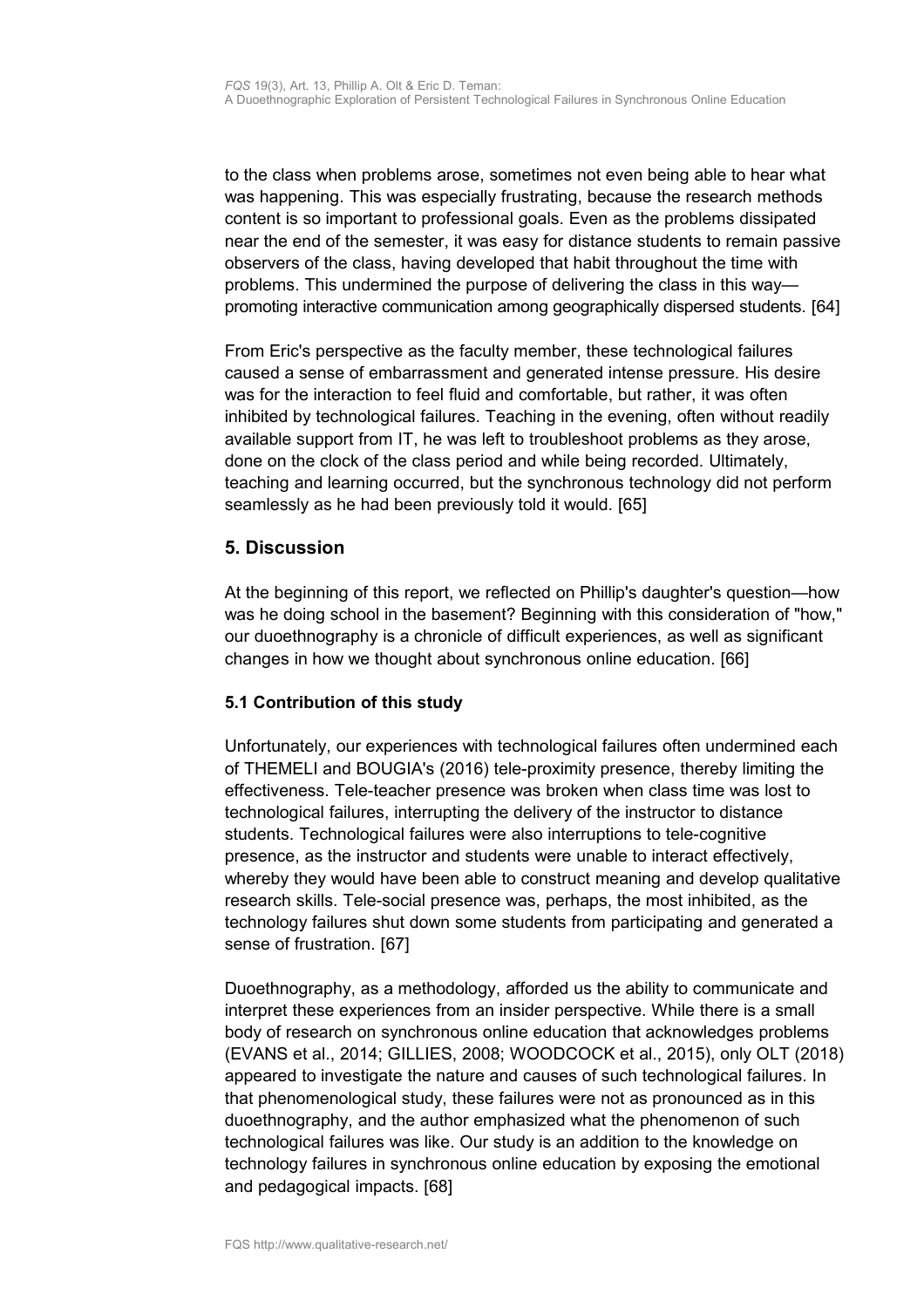## <span id="page-16-0"></span>**5.2 Transformed thinking**

Viewing one's life as curriculum and dialogic change are two key elements of duoethnography, as proposed by that NORRIS and SAWYER (2012). To that end, we came back to our project after the class was completed to reflect on how our thinking had been changed by the experience itself and writing the duoethnography. [69]

Eric: I approached this synchronous distance course simultaneously with trepidation and extreme optimism. I knew there would be technological issues, being the first semester that the Zoom classrooms were put into place; however, I did not anticipate the level of constant and extraordinarily frustrating problems. By and large, I do feel that the course was successful. I reveled in the live discussions; as an instructor in otherwise asynchronous online courses, I never get to be "in the moment" dialogically with students. The ability to engage extemporaneously with students from a distance was invaluable for me. Being able to hear insights from students and judge their facial expressions for true, indepth understanding was invaluable and far more in alignment with my teaching philosophy than are asynchronous discussion boards. [70]

I took away from this experience hope for a better experience in future semesters. As IT works out the bugs and kinks, I anticipate a forum where students and I can engage in rich and complicated dialogue. In retrospect, after each Zoom session, I would find myself worrying about student learning—the unreliable technology was impeding active learning all too often. Still, I felt my live engagement with the class was much more forceful and powerful than it is in asynchronous online courses: I was able to spontaneously adapt the lecture to student needs based on questions during the lecture, to engage live with the class as a whole on course readings to gauge understanding (or the lack thereof), and to provide immediate feedback to students' concerns about any unclear course expectations. [71]

In the end, I came away feeling quite optimistic and excited. Being early in my career as an assistant professor, I see this as the future. When we're testing out the future, it is always chaotic. This experience helped me to see the larger picture and the potential this mode of delivery has. [72]

Phillip: I came into this course having a lot of professional experience with synchronous online education and Zoom technology from my administrative duties; however, I had no first-hand experience as a student. I expected that there would be a few technological hiccups, but that everything would be better than my asynchronous classes. [73]

I came away most impressed by the degree to which technological failures inhibited distance students in a synchronous course. Without prior experience being a student in this way, I was worried that things would not work well, but then it was difficult to live through that fear becoming a reality. In my professional capacity, I work with the distance students when they have complaints about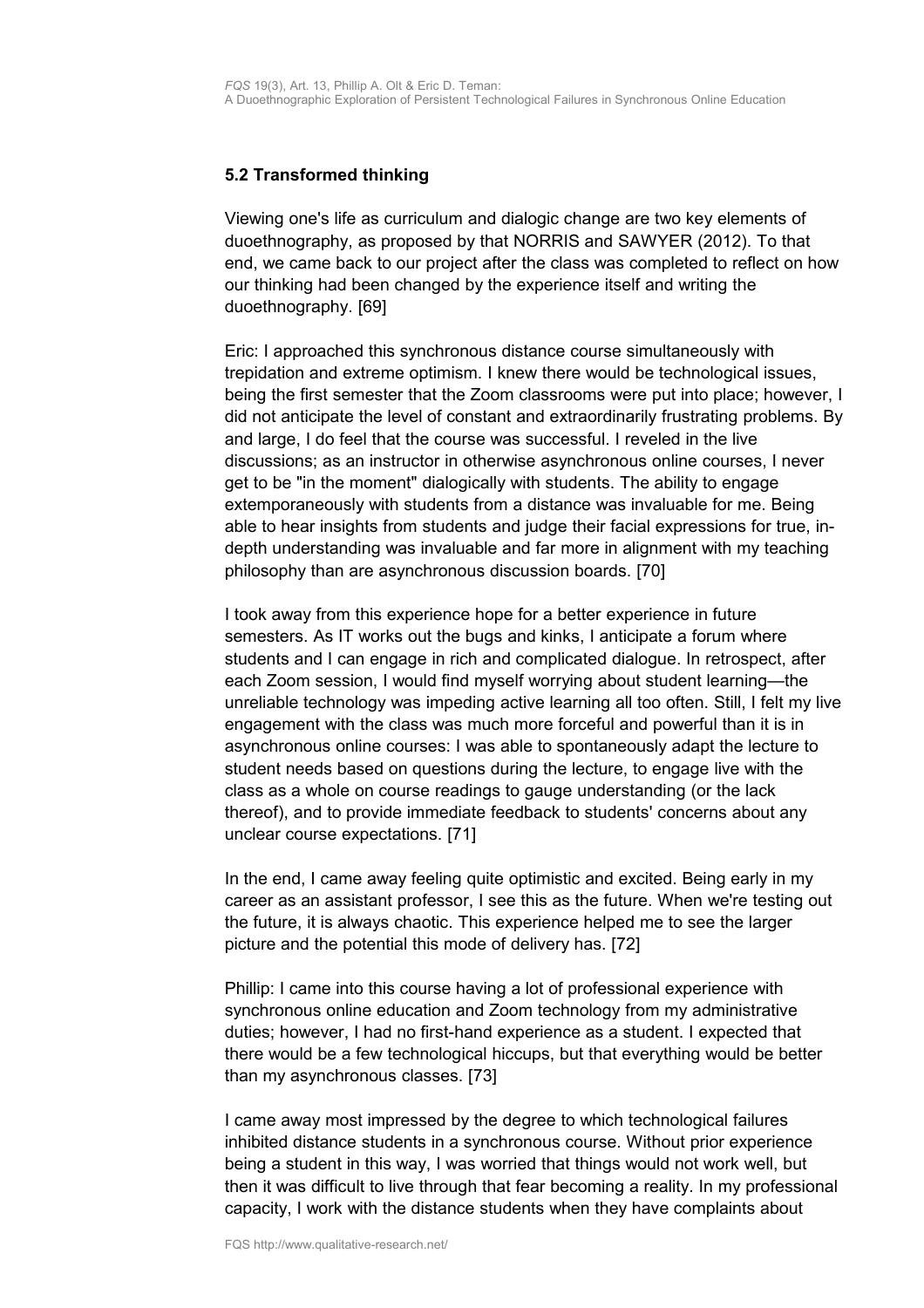technology failures in their synchronous online classes, and I now know just how disheartening it can be. This experience has led me to commit to further reducing those problems at my own institution. [74]

It was also very much an outsider experience when technology failures would occur. Even though I was able to participate in almost live-time, I was denied much of the human feel that I would have if I were in the classroom with the students there. I lacked the visual cues from the professor and other students. I was unable to adjust where I was looking, hostage to a static camera angle floating near the ceiling at the rear of the room. Before the class, I anticipated feeling like I was right there with them, but instead, I came away feeling more like I had watched a reality television show. [75]

### <span id="page-17-0"></span>**5.3 Implications for research**

### *5.3.1 Evolution of duoethnography / polyethnography*

Joe NORRIS (2012), a cofounder of duoethnography, acknowledged that the emergent nature of the methodology meant that researchers would need to adapt it to their various circumstances. We had the unique opportunity to write our duoethnography intentionally as we experienced the phenomenon of synchronous online education. For research in the field of higher education, this phenomenological focus by skilled writers and researchers may allow more immediate research to be produced on emerging phenomena. For example, diverse faculty members at an institution experiencing a crisis event nontraditional presidential hires, innovative practices, student protests, controversial speakers, and so on—could collaborate to write from the perspectives of insiders as those events unfold. Further examination of duoethnography, or polyethnography if more than two authors, for this application seems warranted. [76]

#### *5.3.2 Synchronous online education*

In this duoethnography, we explored the lived experience of technological failures experienced during synchronous online education using a dialogue between two insiders. That experience may provide generalizability as the reader sees our experiences and interpretations extend into their own setting; however, specific topics, approaches, software, settings, and demographics in the arena of synchronous online education should be investigated further to evaluate its effectiveness and inform best practices. This will necessitate focuses upon student perceptions, faculty perceptions, and empirical analysis of specific tools and approaches to synchronous online education. [77]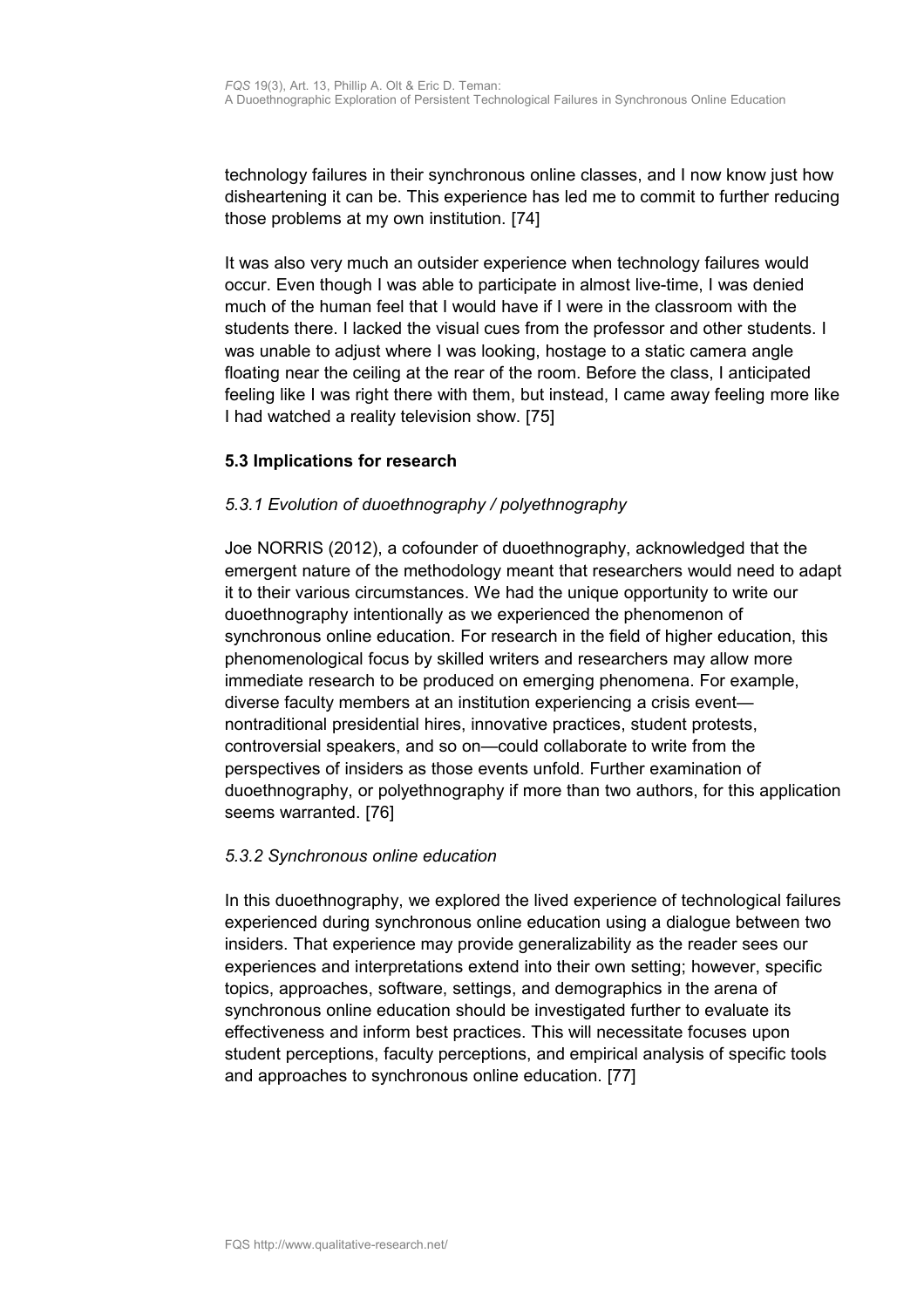## <span id="page-18-1"></span>**5.4 Implications for practice**

The purpose of duoethnography is not to "claim universal understandings; rather, the intent is for emergent meanings and meaning making to become dialogic within the text and between the text and the reader" (NORRIS & SAWYER, 2012, p.10). We believe this study provides unique depth of insight into how faculty members and students may experience synchronous online education, but the responsibility then falls on the reader to find meaning in the text and apply it to individual situations. Each situation is different, and perhaps another institution has mastered delivering synchronous online education that blends face-to-face and distance students; however, it is our hope that reading this report will assist others as they deliver education in this way. Our lessons learned could help others plan to avoid the same problems. [78]

From our experiences, we recommend the following as implications to those attempting to provide synchronous online education for the first time:

- give adequate training to faculty members and students who will be using the technology that enables synchronous online education,
- ensure that adequate technological support is immediately available to faculty members during class meetings, and
- provide a teaching assistant to help monitor, assist, and facilitate the voice of distance students. [79]

#### <span id="page-18-0"></span>**5.5 Conclusion**

While synchronous online education can be used to bring students into a live class who would otherwise not have been able to attend, technological failures especially if persistent—create a profoundly unpleasant experience. Distance students can be rendered passive observers and feel excluded as the others. The faculty members teaching such courses are then under a far greater pressure to perform than is already present in post-secondary teaching. We used duoethnography to provide insight into the experiences of such technological failures from the student and faculty member perspectives. It is then imperative that those doing synchronous online education do their best to prevent problems and respond to them immediately as they arise, minimizing the undesirable situations and capitalizing on the greatest benefits that this course delivery method can offer. [80]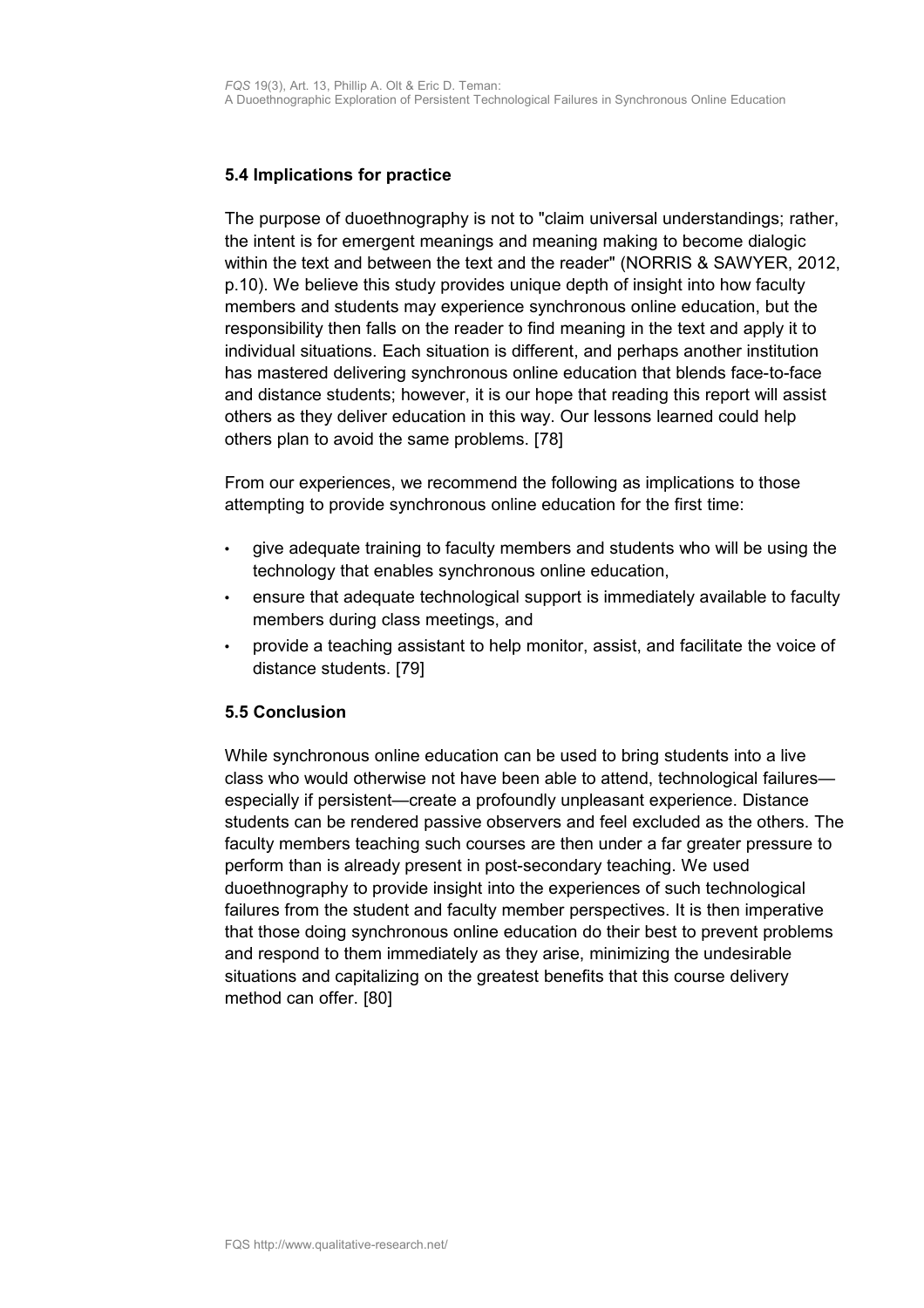#### <span id="page-19-0"></span>**References**

Acosto-Tello, Enid (2015). Enhancing the online class: Effective use of synchronous interactive online instruction. *Journal of Instructional Pedagogies*, *17*, 1-6, <http://files.eric.ed.gov/fulltext/EJ1102879.pdf>[Date of Access: October 3, 2017].

Akarasriworn, Chatchada & Ku, Heng-Yu (2013). Graduate students' knowledge construction and attitudes toward online synchronous videoconferencing collaborative learning environments. *Quarterly Review of Distance Education*, *14*(1), 35-48.

Alsop, Christiane (2002). Home and away: Self-reflexive auto-/ethnography. *Forum Qualitative Sozialforschung / Forum: Qualitative Social Research*, *3*(3), Art. 10, [http://dx.doi.org/10.17169/fqs-](http://dx.doi.org/10.17169/fqs-3.3.823)[3.3.823](http://dx.doi.org/10.17169/fqs-3.3.823) [Date of Access: July 20, 2018].

Bailie, Jeffrey (2015). Perceptions and expectations of online graduate students regarding synchronous events. *Journal of Instructional Pedagogies*, *17*, 1-10, <https://files.eric.ed.gov/fulltext/EJ1102866.pdf>[Date of Access: July 18, 2017].

Breault, Rick (2016). Emerging issues in duoethnography. *International Journal of Qualitative Studies in Education*, *29*(6), 777-794.

Brierton, Sara; Wilson, Elizabeth; Kistler, Mark; Flowers, Jim & Jones, David (2016). A comparison of higher order thinking skills demonstrated in synchronous and asynchronous online college discussion posts. *NACTA Journal*, *60*(1), 14-21.

Clark, Cynthia; Strudler, Neal & Grove, Karen (2015). Comparing asynchronous and synchronous video vs. text based discussion in an online teacher education course. *Online Learning*, *19*(3), 48- 69,<https://olj.onlinelearningconsortium.org/index.php/olj/article/download/668/156>[Date of Access: July 5, 2017].

[Ellis, Carolyn](http://www.qualitative-research.net/index.php/fqs/about/displayMembership/2) (2004). *The ethnographic I: A methodological novel about autoethnography.* Walnut Creek, CA: AltaMira Press.

Ellis, Carolyn; Adams, Tony & Bochner, Arthur (2010). Autoethnography: An overview. *Forum Qualitative Sozialforschung / Forum: Qualitative Social Research*, *12*(1), Art. 10, <http://dx.doi.org/10.17169/fqs-12.1.1589>[Date of Access: July 20, 2018].

Evans, Sherryn; Knight, Tess; Sønderlund, Anders & Tooley, Gregory (2014). Facilitators' experience of delivering asynchronous and synchronous online interprofessional education. *Medical Teacher*, *36*(12), 1051-1056.

Foronda, Cynthia & Lippincott, Christine (2014). Graduate nursing students' experience with synchronous, interactive videoconferencing within online courses. *Quarterly Review of Distance Education*, *15*(2), 1-8.

Garrison, Donn; Anderson, Terry & Archer, Walter (2000). Critical inquiry in a text-based environment: Computer conferencing in higher education. *The Internet and Higher Education, 2*, 87-105.

Gavreau, Sarah; Hurst, Deborah; Cleveland-Innes, Martha & Hawranik, Pamela (2016). Online professional skills workshops: Perspectives from distance education graduate students. *International Review of Research in Open and Distributed Learning*, *17*(5), 91-108, <http://www.irrodl.org/index.php/irrodl/article/view/2024/3880>[Date of Access: March 27, 2017].

Gillies, Donald (2008). Student perspectives on videoconferencing in teacher education at a distance. *Distance Education*, *29*(1), 107-118.

Hrastinski, Stefan; Keller, Christina & Carlsson, Sven (2010). Design exemplars for synchronous elearning: A design theory approach. *Computers & Education*, *55*(2), 652-662.

Hwang, SungWon & [Roth, Wolff-Michael](http://www.qualitative-research.net/index.php/fqs/about/editorialTeam) (2004). Ethics in research on learning: Dialectics of praxis and praxeology. *Forum Qualitative Sozialforschung / Forum: Qualitative Social Research*, *6*(1), Art. 19,<http://dx.doi.org/10.17169/fqs-6.1.529>[Date of Access: July 20, 2018].

Kidd, Jacquie & Finlayson, Mary (2015). She pushed me, and I flew: A duoethnographical story from supervisors in flight. *Forum Qualitative Sozialforschung / Forum: Qualitative Social Research*, *16*(1), Art. 15,<http://dx.doi.org/10.17169/fqs-16.1.2217>Date of Access: July 20, 2018].

Kim, Joshua (2017). Zoom is hot in higher ed. *Inside Higher Ed*, <https://www.insidehighered.com/blogs/technology-and-learning/zoom-hot-higher-ed>[Date of Access: October 22, 2017].

Lund, Darren; Holmes, Kimberley; Hanson, Aubrey; Sitter, Kathleen; Scott, David & Grain, Kari (2017). Exploring duoethnography in graduate research courses. In Joe Norris & Richard Sawyer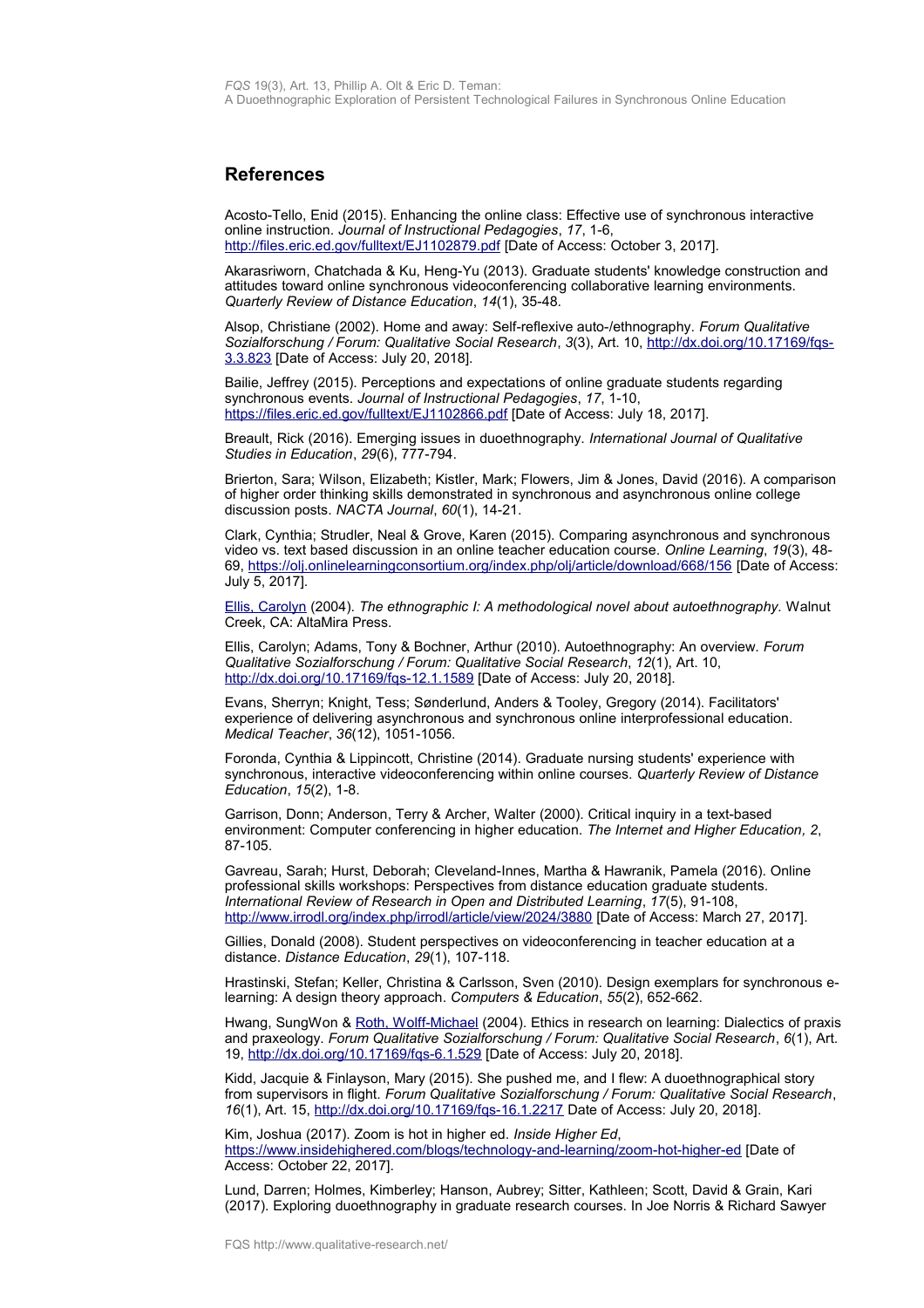(Eds.), *Theorizing curriculum studies, teacher education, and research through duoethnography pedagogy* [ebook] (pp.111-129). New York, NY: Palgrave Macmillan US.

Madden, Lauren; Jones, Gail & Childers, Gina (2017). Teacher education: Modes of communication within asynchronous and synchronous communication platforms. *Journal of Classroom Interaction*, *52*(2), 16-30.

McBride, Dawn & Muhlbach, Paul (2008). Strategies to integrate web videoconferencing software into an online counselor education course. *I-Manager's Journal of Educational Technology*, *4*(4), 1-8.

Mehu, Marc & van der Maaten, Laurens (2014). Multimodal integration of dynamic audio-visual cues in the communication of agreement and disagreement. *Journal of Nonverbal Behavior*, *38*(4), 569-597.

Moore, Michael (1972). Learner autonomy: The second dimension of independent learning. *Convergence, 5*(2), 76-88.

Moore, Michael (1993). Theory of transactional distance. In Desmond Keegan (Ed.), *Theoretical principles of distance education* (pp.22-38). New York, NY: Routledge.

Norris, Joe (2012). Duoethnography. In Lisa Given (Ed.), *The SAGE encyclopedia of qualitative research methods* (pp.234-236). Thousand Oaks, CA: Sage.

Norris, Joe & Sawyer, Richard (2012). Toward a dialogic methodology. In Joe Norris, Richard Sawyer & Darren Lund (Eds.), *Duoethnography: Dialogic methods for social, health, and educational research* (pp.9-39)*.* Walnut Creek, CA: Left Coast Press.

Olt, Phillip (2018). Virtually there: Distant freshmen blended in classes through synchronous online education. *Innovative Higher Education.* Online First

Online Virginia Network (2017). *Online learning: Your life. Your degree. Your way*, <http://onlinevirginia.net/onlinelearning/>[Date of Access: November 1, 2017].

Park, Elly; Caine, Vera; McConnell, David & Minaker, Joanne (2016). Ethical tensions as educative spaces in narrative inquiry. *Forum Qualitative Sozialforschung / Forum: Qualitative Social Research*, *17*(2), Art. 25,<http://dx.doi.org/10.17169/fqs-17.2.2571>[Date of Access: July 20, 2018].

Pennell, Greta; Thakore, Bhoomi & West, Rebecca (2015). Wonderful when it works ... a case study of electronically mediated guest lectures. *Humanity & Society*, *39*(2), 156-169.

Politis, John & Politis, Denis (2016). The relationship between an online synchronous learning environment and knowledge acquisition skills and traits: The Blackboard collaborate experience. *Electronic Journal of e-Learning*, *14*(3), 196-222, [http://www.ejel.org/issue/download.html?](http://www.ejel.org/issue/download.html?idArticle=507) [idArticle=507](http://www.ejel.org/issue/download.html?idArticle=507) [Date of Access: August 5, 2017].

Stewart, Anissa; Harlow, Danielle & DeBacco, Kim (2011). Students' experience of synchronous learning in distributed environments. *Distance Education*, *32*(3), 357-381.

Stith, Ian & Roth, Wolff-Michael (2006). Who gets to ask the questions: The ethics in/of cogenerative dialogue praxis. *Forum Qualitative Sozialforschung / Forum: Qualitative Social Research*, *7*(2), Art. 38,<http://dx.doi.org/10.17169/fqs-7.2.124>[Date of Access: July 20, 2018].

Themeli, Chryssa & Bougia, Anna (2016). Tele-proximity: Tele-community of inquiry model. Facial cues for social, cognitive, and teacher presence in distance education. *International Review of Research in Open and Distributed Learning*, *17*(6), 145-163, <http://www.irrodl.org/index.php/irrodl/article/download/2453/3950>[Date of Access: July 10, 2017].

University of Texas Department of Psychology (2016). *Psychology faculty lead the way in innovative teaching initiatives with Project 2021 and SMOCs*, <http://liberalarts.utexas.edu/psychology/news/11342>[Date of Access: June 4, 2017].

Woodcock, Stuart; Sisco, Ashley & Eady, Michelle (2015). The learning experience: Training teachers using synchronous online environments. *Journal of Educational Research and Practice*, *5*(1), 21-34,<https://files.eric.ed.gov/fulltext/EJ1118477.pdf>[Date of Access: June 14, 2017].

Zoom Video Communications (2018). *Why Zoom is better*,<https://zoom.us/whyzoom>[Date of Access: February 21, 2018].